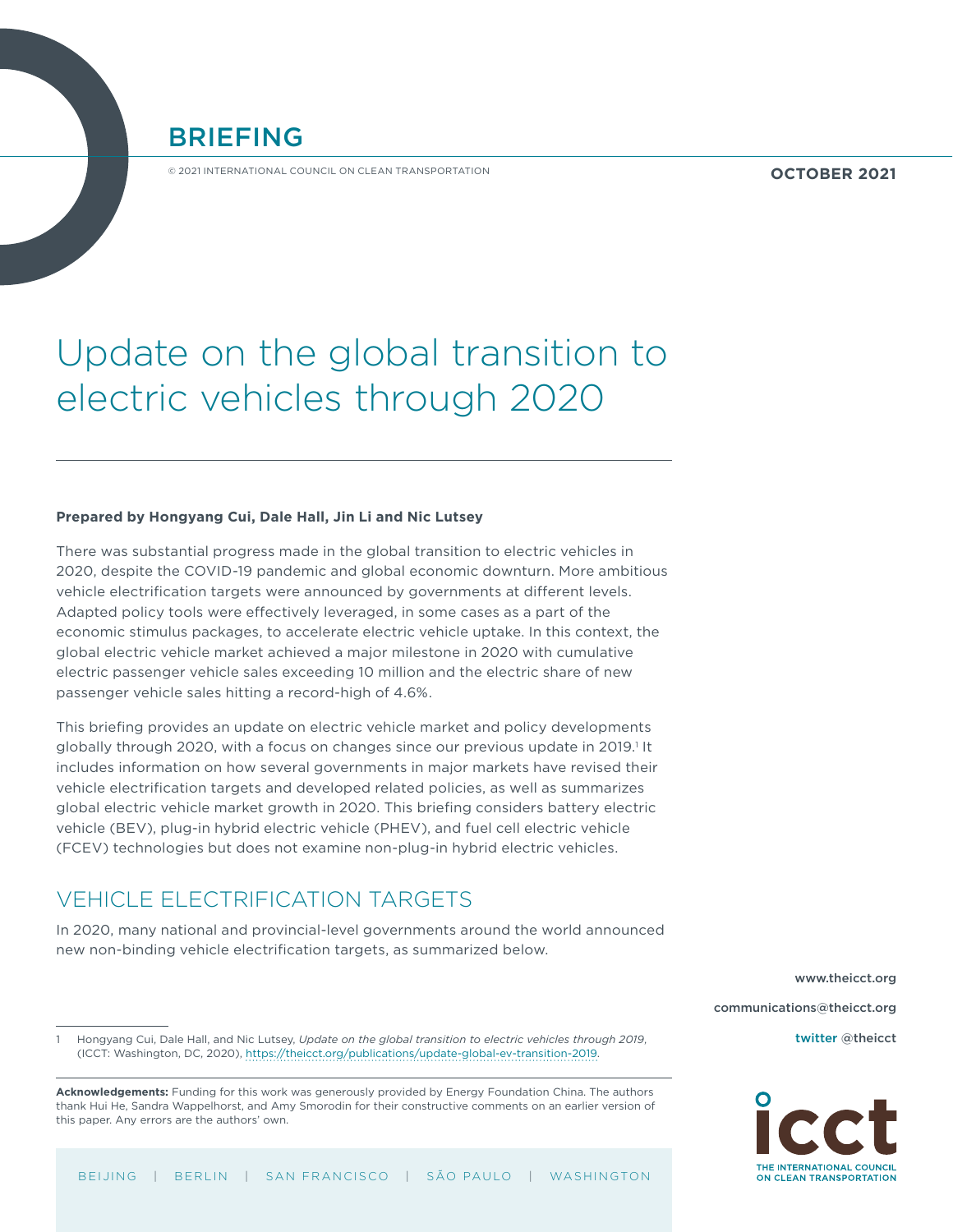- » In April 2020, the French government announced the goal to achieve a stock of 1.16 million electric passenger cars (660,000 BEVs and 500,000 PHEVs) and 170,000 electric light commercial vehicles by 2023, and a stock of 4.8 million electric passenger cars (3 million BEVs and 1.8 million PHEVs) and 500,000 electric light commercial vehicles by 2028.<sup>2</sup> This is supplemental to France's goal to phase out new sales of passenger cars and light commercial vehicles running on fossil fuels by 2030.
- » In July 2020, California, Colorado, Connecticut, Hawaii, Maine, Maryland, Massachusetts, New Jersey, New York, North Carolina, Oregon, Pennsylvania, Rhode Island, Vermont, Washington, and the District of Columbia signed a multi-state medium- and heavy-duty zero emission vehicle Memorandum of Understanding (MoU). The signatories agree to strive to achieve a 30% and 100% zero emission vehicle (ZEV) share of new medium- and heavy-duty vehicle sales in their jurisdictions by 2030 and 2050, respectively.<sup>3</sup>
- » In September 2020, Governor Newsom of the U.S. state of California issued an executive order which announced the goal to achieve a 100% ZEV share of new passenger car and light-duty truck sales by 2035.4 Although the ZEV goals are for 100% BEVs and FCVs, the California ZEV regulation incorporates, and indicates phasing down the role of, PHEVs.5 California also set a goal in the same executive order to achieve a zero-emission drayage truck fleet by 2035 and a zero-emission medium- and heavy-duty vehicle fleet by 2045. California Air Resources Board (CARB) are developing vehicle regulations mandating increasing volumes of new ZEV sales towards the targets.
- » In September 2020, South Korean President Moon announced that the country will invest \$17 billion to boost the number of electric cars to 1.13 million by 2025 and increase the number of hydrogen vehicles to 200,000.6 This is supplemental to South Korea's target to achieve a 33% electric share of new passenger car sales by 2030, which was announced in 2019.
- » In November 2020, China State Council released its *New Energy Vehicle (NEV) Industrial Development Plan 2021-2035* containing a goal to reach a 20% new energy vehicle share of new vehicle sales by 2025.<sup>7</sup> In the Chinese context, NEVs include BEVs, FCVs, and PHEVs. The October 2020 *Energy-saving and New Energy Vehicle Technology Roadmap 2.0* prepared by Society of Automotive Engineering (SAE) China under the direction of Ministry of Industry and Information Technology (MIIT) proposed unofficial NEV share targets of around 40% by 2030 and over 50% by 2035.8

<sup>2</sup> French Republic, Décret n° 2020-456 du 21 avril 2020 relatif à la programmation pluriannuelle de l'énergie [Decree Number 2020-456 of April 21, 2020 relating to multiannual energy programming], (2020), [https://](https://www.legifrance.gouv.fr/jorf/id/JORFTEXT000041814432/) [www.legifrance.gouv.fr/jorf/id/JORFTEXT000041814432/](https://www.legifrance.gouv.fr/jorf/id/JORFTEXT000041814432/).

<sup>3</sup> "Multi-state medium- and heavy-duty zero emission vehicle Memorandum of Understanding," (July 14, 2020), [https://www.energy.ca.gov/sites/default/files/2020-08/Multistate-Truck-ZEV-Governors-MOU-20200714\\_ADA.pdf.](https://www.energy.ca.gov/sites/default/files/2020-08/Multistate-Truck-ZEV-Governors-MOU-20200714_ADA.pdf)

<sup>4</sup> Office of Governor Gavin Newsom, "Governor Newsom announces California will phase out gasoline-powered cars & drastically reduce demand for fossil fuel in California's fight against climate change," (September 23, 2020), [https://www.gov.ca.gov/2020/09/23/governor-newsom-announces-california-will-phase-out-gasoline](https://www.gov.ca.gov/2020/09/23/governor-newsom-announces-california-will-phase-out-gasoline-powered-cars-drastically-reduce-demand-for-fossil-fuel-in-californias-fight-against-climate-change/)[powered-cars-drastically-reduce-demand-for-fossil-fuel-in-californias-fight-against-climate-change/](https://www.gov.ca.gov/2020/09/23/governor-newsom-announces-california-will-phase-out-gasoline-powered-cars-drastically-reduce-demand-for-fossil-fuel-in-californias-fight-against-climate-change/).

<sup>5</sup> California Air Resources Board, "Public workshop on Advanced Clean Cars II," (access July 1, 2021), [https://](https://ww2.arb.ca.gov/events/public-workshop-advanced-clean-cars-ii) [ww2.arb.ca.gov/events/public-workshop-advanced-clean-cars-ii](https://ww2.arb.ca.gov/events/public-workshop-advanced-clean-cars-ii).

<sup>6</sup> Michelle Lewis, "South Korea to boost EV numbers to 1.13 million by 2025," *Electrek*, September 8, 2020, https://electrek.co/2020/09/08/south-korea-to-boost-ev-numbers-to-1-13-million-by-2025/

<sup>7</sup> China State Council, 新能源汽车产业发展规划(2021-2035)[New Energy Vehicle Industrial Development Plan 2021-2035], (2020), [http://www.gov.cn/zhengce/content/2020-11/02/content\\_5556716.htm](http://www.gov.cn/zhengce/content/2020-11/02/content_5556716.htm).

<sup>8</sup> Society of Automotive Engineers (SAE) China, "《节能与新能源汽车技术路线图2.0》正式发布 [Energy-saving and New Energy Vehicle Technology Roadmap 2.0 officially released]", (October 27, 2020), [http://www.sae-china.](http://www.sae-china.org/news/society/202010/3957.html) [org/news/society/202010/3957.html.](http://www.sae-china.org/news/society/202010/3957.html)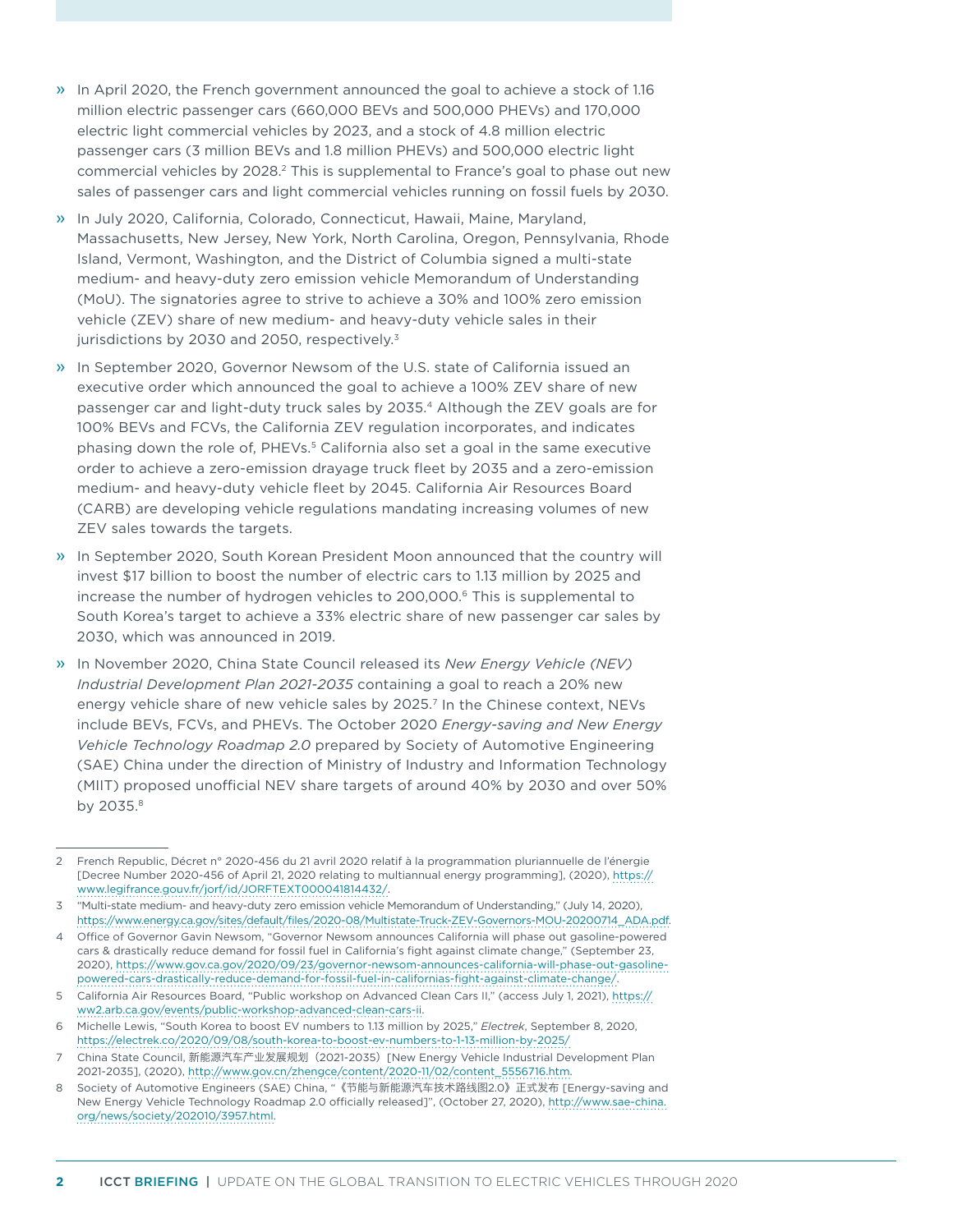- » In November 2020, the government of the Canadian province of Québec released its *2030 Green Economy Plan* and announced a goal of 1.5 million electric vehicles on the roads by 2030 and phase out new sales of gasoline-powered light-duty vehicles by 2035.9 This makes Québec the second Canadian province, following British Columbia, to target a full transition to vehicle electrification.
- » In November 2020, the government of the United Kingdom announced a goal to phase out new sales of petrol and diesel cars and vans by 2030 and make all new cars and vans be fully zero emission (i.e., BEVs and FCVs) from 2035. PHEVs and full hybrid electric vehicles (HEVs) with a minimum electric range, which will be defined through consultation later, could be allowed for sold between 2030 and 2035.10 The original target of the United Kingdom was to phase out new sales of petrol and diesel cars and vans by 2040.
- » In December 2020, the government of Scotland released an updated version of its *2018-2032 Climate Change Plan* and announced the goal to phase out new sales of petrol and diesel cars and vans by 2030, a two-year acceleration from the previous target.<sup>11</sup> This is in line with the updated targets of the United Kingdom.

As of end 2020, more than 20 national and provincial-level governments, mostly in Europe and North America, have proposed timelines to phase out new sales of internal combustion engine (ICE) passenger cars in the 2025-2050 time frame.12 Meanwhile, 2020 saw increasing momentum on electrifying the medium- and heavy-duty vehicles. These ambitous targets on vehicle electrification are of crucial importance as they provide a clear signal to automakers and charging infrastructure providers to accelerate their investments.

Most of the goals directly call for fully electric or zero-emission vehicles, but the near-term policies in most of those jurisdictions provide some incentive support and partial regulatory credit for PHEVs. Some of the associated announcements are vague regarding how quickly they will phase down the near-term support for PHEVs within the various zero-emission policies. None of the targets are legally binding with enforceable penalties, except the 2040 targets of British Columbia. Further steps are needed to develop mandatory enforceable near-term policies to ensure the long-term goals are achieved.

# VEHICLE ELECTRIFICATION POLICIES

In 2020, governments around the world continued to leverage policy tools to overcome key adoption barriers and help achieve vehicle electrification goals. These mainly include vehicle regulations, financial incentives, and charging infrastructure development.

<sup>9</sup> Government of Québec, 2030 Plan for a Green Economy, (2020), [https://www.quebec.ca/en/government/](https://www.quebec.ca/en/government/policies-orientations/plan-green-economy) [policies-orientations/plan-green-economy](https://www.quebec.ca/en/government/policies-orientations/plan-green-economy).

<sup>10</sup> Government of the United Kingdom, "Government takes historic step towards net-zero with end of sale of new petrol and diesel cars by 2030," (November 18, 2020), [https://www.gov.uk/government/news/](https://www.gov.uk/government/news/government-takes-historic-step-towards-net-zero-with-end-of-sale-of-new-petrol-and-diesel-cars-by-2030) [government-takes-historic-step-towards-net-zero-with-end-of-sale-of-new-petrol-and-diesel-cars-by-2030.](https://www.gov.uk/government/news/government-takes-historic-step-towards-net-zero-with-end-of-sale-of-new-petrol-and-diesel-cars-by-2030)

<sup>11</sup> Government of Scotland, "Securing a green recovery on a path to net zero: climate change plan 2018-2032-update," (2020), [https://www.gov.scot/publications/securing-green-recovery-path-net-zero](https://www.gov.scot/publications/securing-green-recovery-path-net-zero-update-climate-change-plan-20182032/pages/9/)[update-climate-change-plan-20182032/pages/9/](https://www.gov.scot/publications/securing-green-recovery-path-net-zero-update-climate-change-plan-20182032/pages/9/).

<sup>12</sup> Sandra Wappelhorst, *Update on government targets for phasing out new sales of internal combustion engine passenger cars*, (ICCT: Washington, DC, 2021), [https://theicct.org/publications/update-govt-targets-ice](https://theicct.org/publications/update-govt-targets-ice-phaseouts-jun2021)[phaseouts-jun2021](https://theicct.org/publications/update-govt-targets-ice-phaseouts-jun2021).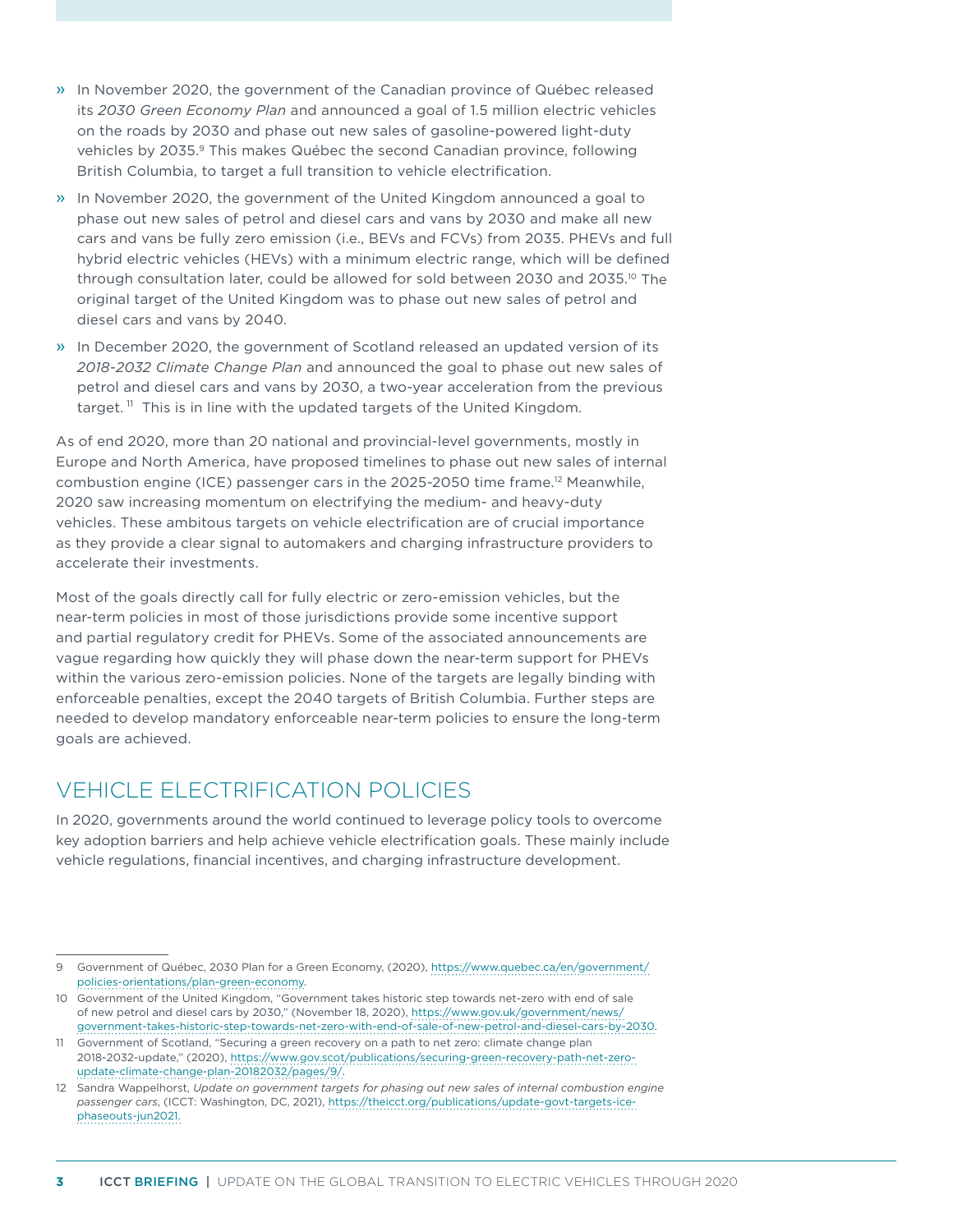#### **VEHICLE REGULATIONS**

Vehicle regulations play an essential role in ensuring sufficient availability of electric vehicles. These include direct electric vehicle regulations requiring increased deployment of electric vehicles, and strong vehicle greenhouse gas emissions or vehicle fuel economy standards. In 2020, governments in Europe, China, and North America adopted or began to develop regulations targeting these areas.

For light-duty vehicles, China adopted a policy document in June 2020 to extend its new energy vehicle (NEV) regulation for passenger vehicles from 2020 to 2023.13 Based on the new NEV credit requirements, the electric vehicle share of China's new passenger vehicle sales is likely to at least double between 2020 and 2023, from 5.3% in 2019.<sup>14</sup> In July 2020, British Columbia adopted regulation which requires automakers to hit increasing annual levels of electric vehicle sales of 10% of new light-duty vehicle sales by 2025, 30% by 2030, and 100% by 2040, which is the first electric vehicle regulation worldwide mandating a 100% electric vehicle sales share.15 California also began to develop new post-2025 ZEV requirements, with the aim of 100% ZEV share of new light-duty vehicle sales by 2035.16

On January 1, 2020, stricter CO<sub>2</sub> emission standards for light-duty vehicles came into force in European Union. The EU fleet-average CO<sub>2</sub> emission requirements for new passenger cars and vans were tightened by 27% and 16% over 2015 to 2019, reaching 95 g/km and 147 g/km, respectively.<sup>17</sup> This was a key driver of the increased electric vehicle model availability and increased electric vehicle sales share across Europe, reaching 11% in 2020 compared to 3% in 2019. As part of the European Green Deal, the European Commission is currently seeking to further tighten the standards.<sup>18</sup> By contrast, the United States' light-duty vehicle greenhouse gas (GHG) and fuel efficiency standards were significantly weakened in March 2020,<sup>19</sup> which the Biden Administration is working to reverse.

For medium- to heavy-duty vehicles, California Air Resources Board (CARB) adopted the world's first ZEV regulation for medium- and heavy-duty vehicles in June 2020, requiring increasing percentage of new ZEV truck sales across three vehicle classes from 2024. The regulation sets increasing requirements of 40% (heavy tractors), 55%

<sup>13</sup> China Ministry of Industry and Information Technology, 关于修改《乘用车企业平均燃料消耗量与新能源汽车积 分并行管理办法》的决定 [Decision on revising Parallel Management Regulation for Corporate Average Fuel Consumption and New Energy Vehicle Credits for Passenger Cars], (2020), [http://www.gov.cn/zhengce/](http://www.gov.cn/zhengce/zhengceku/2020-06/22/content_5521144.htm) [zhengceku/2020-06/22/content\\_5521144.htm.](http://www.gov.cn/zhengce/zhengceku/2020-06/22/content_5521144.htm)

<sup>14</sup> Shiqi Ou, Rujie Yu, Zhenhong Lin, Xin He, Jessey Bouchard, and Steve Przesmitzki, Evaluating China's Passenger Vehicle Market under the Vehicle Policies for 2021-2023, *World Electric Vehicle Journal, 12*(2), 72.

<sup>15</sup> Province of British Columbia, Zero-Emission Vehicles Regulation, (2020), [https://www.bclaws.gov.bc.ca/civix/](https://www.bclaws.gov.bc.ca/civix/document/id/oic/oic_cur/0448_2020) [document/id/oic/oic\\_cur/0448\\_2020.](https://www.bclaws.gov.bc.ca/civix/document/id/oic/oic_cur/0448_2020)

<sup>16</sup> California Air Resources Board, Governor Newsom's Zero-Emission by 2035 Executive Order (N-79-20), (2021), [https://ww2.arb.ca.gov/resources/fact-sheets/governor-newsoms-zero-emission-2035-executive](https://ww2.arb.ca.gov/resources/fact-sheets/governor-newsoms-zero-emission-2035-executive-order-n-79-20)[order-n-79-20](https://ww2.arb.ca.gov/resources/fact-sheets/governor-newsoms-zero-emission-2035-executive-order-n-79-20) and California Air Resources Board, "Public workshop on Advanced Clean Cars II," (accessed July 1, 2021), [https://ww2.arb.ca.gov/events/public-workshop-advanced-clean-cars-ii.](https://ww2.arb.ca.gov/events/public-workshop-advanced-clean-cars-ii)

<sup>17</sup> European Commission, CO<sub>2</sub> emission performance standards for cars and vans, (Accessed July 1, 2021), [https://ec.europa.eu/clima/policies/transport/vehicles/regulation\\_en](https://ec.europa.eu/clima/policies/transport/vehicles/regulation_en).

<sup>18</sup> European Parliament, Revision of the regulation setting CO<sub>2</sub> emission performance standards for cars and light commercial vehicles, (accessed August 1, 2021) [https://www.europarl.europa.eu/legislative-train/theme](https://www.europarl.europa.eu/legislative-train/theme-a-european-green-deal/file-co2-emission-standards-for-cars-and-vans-post-euro6vi-emission-standards)[a-european-green-deal/file-co2-emission-standards-for-cars-and-vans-post-euro6vi-emission-standards](https://www.europarl.europa.eu/legislative-train/theme-a-european-green-deal/file-co2-emission-standards-for-cars-and-vans-post-euro6vi-emission-standards).

<sup>19</sup> U.S. National Highway Traffic Safety Administration, "U.S. DOT and EPA put safety and American families first with final fuel on fuel economy standards," (March 31, 2020), [https://www.nhtsa.gov/press-releases/us](https://www.nhtsa.gov/press-releases/us-dot-and-epa-put-safety-and-american-families-first-final-rule-fuel-economy)[dot-and-epa-put-safety-and-american-families-first-final-rule-fuel-economy;](https://www.nhtsa.gov/press-releases/us-dot-and-epa-put-safety-and-american-families-first-final-rule-fuel-economy) Aaron Isenstadt and Nic Lutsey, Summary of the Trump Administration's fatally flawed U.S. light-duty vehicle efficiency standards, (ICCT: Washington, DC, 2020), [https://theicct.org/publications/fatally-flawed-trump-NHTSA-analysis.](https://theicct.org/publications/fatally-flawed-trump-NHTSA-analysis)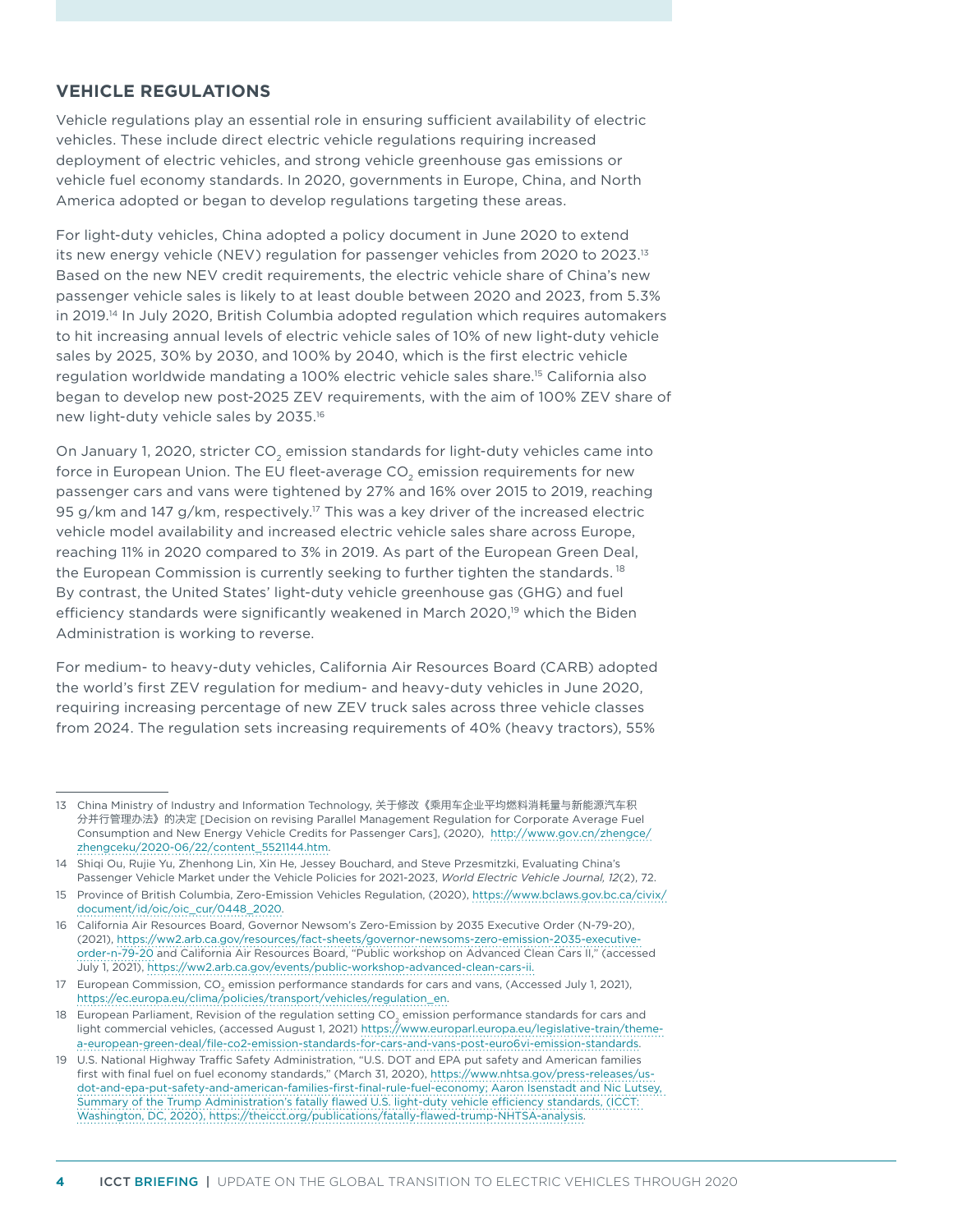(commercial vans and pickups), and 75% (medium-duty trucks) ZEV shares by 2035.20 Under the Executive Order issued in September 2020, California Air Resources Board (CARB) will develop new ZEV regulations requiring increasing volumes of new zeroemission trucks and buses sold and operated towards the target of 100% of the fleet transitioning to ZEVs by 2045 where feasible and for all drayage trucks to be ZEVs by 2035. China is also in the process of developing NEV regulations for light- to heavyduty commercial vehicles.<sup>21</sup>

# **FINANCIAL INCENTIVES**

Financial incentives bridge the initial price gap between electric vehicles and ICE vehicles before cost parity with ICE vehicles is achieved. In 2020, governments around the world continued to leverage financial incentives to stimulate electric vehicle uptake.

Several leading European markets of electric vehicles, such as Germany, France, and Italy, increased the values of financial incentives in 2020 as a part of their recovery packages in response to COVID-19.<sup>22</sup> In May 2020, France increased the maximum subsidies for purchasing new BEVs from €6,000 to €7,000 and revived the subsidies for purchasing new PHEVs, capped at €2,000. A subsidy of €1,000 was also offered for the purchase of used electric vehicles with a maximum  $CO<sub>2</sub>$  emission rate of 20 g/km.23 In June 2020, Germany increased the maximum subsidies from €6,000 to €9,000 for purchasing BEVs and from €4,500 and €6,750 for purchasing PHEVs, including a car manufacturer share of  $\epsilon$ 3,000 for BEVs and  $\epsilon$ 2,250 for PHEVs.<sup>24</sup> In August 2020, Italy increased the maximum subsidies from €4,000 to €6,000 for purchasing BEVs and from €1,500 to €3,500 for purchasing PHEVs, including a car manufacturer share of €1,000.25

In April 2020, China extended the subsidies and tax breaks for NEVs by two years until the end of 2022, whereas the policies were originally scheduled to be terminated at the end of 2020.26

## **CHARGING INFRASTRUCTURE**

The construction of a convenient and reliable charging infrastructure network is one of the largest hurdles in the transition to an electric future. In 2020, governments worldwide continued their efforts to improve the electric vehicle charging infrastructure network within their jurisdictions.

23

<sup>20</sup> California Air Resources Board, "Advanced Clean Trucks Fact Sheet," (June 25, 2020), [https://ww2.arb.ca.gov/](https://ww2.arb.ca.gov/resources/fact-sheets/advanced-clean-trucks-fact-sheet) [resources/fact-sheets/advanced-clean-trucks-fact-sheet](https://ww2.arb.ca.gov/resources/fact-sheets/advanced-clean-trucks-fact-sheet).

<sup>21</sup> "商用车新能源积分政策已在制定中[New energy vehicle credit policy for commercial vehicles is under development]," (January 18, 2021), <https://www.caixin.com/2021-01-18/101652375.html>.

<sup>22</sup> Sandra Wappelhorst, "Economic recovery packages in response to COVID-19: Another push for electric vehicles in Europe? [blog post]" (August 3, 2020), [https://theicct.org/blog/staff/economic-recovery-covid-19](https://theicct.org/blog/staff/economic-recovery-covid-19-ev-europe-aug2020) [ev-europe-aug2020.](https://theicct.org/blog/staff/economic-recovery-covid-19-ev-europe-aug2020)

<sup>24</sup> Federal Government of Germany, Kaufprämie für Elektroautos erhöht [Purchase premium for electric cars increased], [https://www.bundesregierung.de/breg-de/themen/energiewende/kaufpraemie-fuer-elektroautos](https://www.bundesregierung.de/breg-de/themen/energiewende/kaufpraemie-fuer-elektroautos-erhoeht-369482)[erhoeht-369482.](https://www.bundesregierung.de/breg-de/themen/energiewende/kaufpraemie-fuer-elektroautos-erhoeht-369482)

<sup>25</sup> Sara Occhipinti, "Decreto Rilancio: il testo coordinato pubblicato in Gazzetta [Relaunch Decree: the coordinated text published in the Gazzetta]," (July 2, 2020), [https://www.altalex.com/documents/](https://www.altalex.com/documents/news/2020/07/09/decreto-rilancio#par2) [news/2020/07/09/decreto-rilancio#par2](https://www.altalex.com/documents/news/2020/07/09/decreto-rilancio#par2).

<sup>26</sup> China Ministry of Finance, 关于完善新能源汽车推广应用财政补贴政策的通知 [Notice on optimizing fiscal subsidies for promoting new energy vehicles], (2020), [http://jjs.mof.gov.cn/zhengcefagui/202004/](http://jjs.mof.gov.cn/zhengcefagui/202004/ t20200423_3502975.htm?from=timeline&isappinstalled=0)  [t20200423\\_3502975.htm?from=timeline&isappinstalled=0](http://jjs.mof.gov.cn/zhengcefagui/202004/ t20200423_3502975.htm?from=timeline&isappinstalled=0).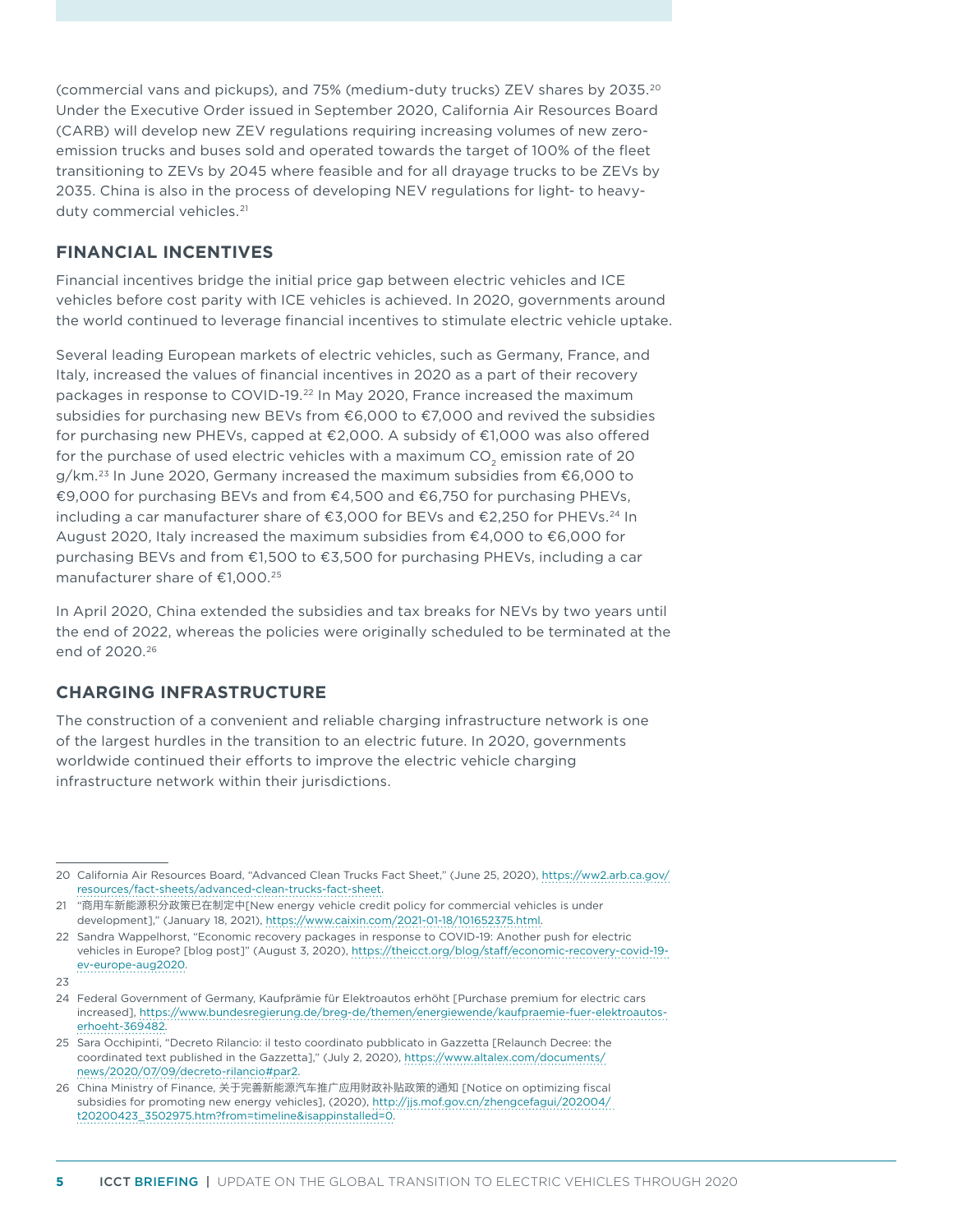Many governments offered new funding to support the deployment of electric vehicle charging infrastructure, often as a part of their recovery packages in response to COVID-19. For example, in April 2020, China's National Development and Reform Commission announced an investestment of around 10 billion yuan to build 200,000 public chargers, 400,000 private chargers, and 48,000 public charging stations.27 In July 2020, New York Governor Cuomo announced an investment program that would allocate \$701 million through 2025 to create more than 50,000 charging stations.<sup>28</sup> In August 2020, California Public Utilities Commission approved \$436 million in funding to support approximately 37,800 electric vehicle charge ports.<sup>29</sup>

Governments are also updating laws and regulations designed to spur charging growth. For example, to achieve the goal of one million charging points by 2025 set by the European Green Deal,<sup>30</sup> the European Commission began to revise the Alternative Fuels Infrastructure Directive (AFID) in September 2020, which is the key policy tool within the overall EU strategy to develop the charging infrastructure ecosystem. Through this revision, the European Commission is seeking to introduce mandatory national targets for the deployment of sufficient charging infrastructure.<sup>31</sup>

# PROGRESS ON VEHICLE ELECTRIFICATION

This section focuses on battery electric and plug-in hybrid electric passenger vehicles, where there has been the most market progress. Where related market data are available, associated commercial vehicle and fuel cell electric vehicle information are also included.

# **ELECTRIC VEHICLE SALES**

The global electric vehicle market achieved a major milestone in 2020 with cumulative electric passenger vehicle sales passing 10 million, a 42% increase from 2019.32 The 10.5 million cumulative electric passenger vehicle sales were largely concentrated in East Asia, Europe, and North America. These three regions together represented 92% of the global total and were home to the top 19 countries with the most cumulative electric sales through 2020. A total of 13 national markets have achieved cumulative sales of over 100,000, while 27 markets have surpassed 10,000; these compare to 10 and 23 markets which achieved those milestones in 2019, respectively. Meanwhile, the global electric vehicle market continues to expand. Through 2020, 99 countries and regions on six continents, including 59 emerging economies, have seen deployment of at least one electric vehicle, up from 95 markets in 2019.

<sup>27</sup> Bo Pang, "国务院联防联控机制: 将继续加大新能源汽车充电基础设施建设力度 [Joint Prevention and Control Mechanism of the State Council: China will continue increasing new energy vehicle charging infrastructure deployment]," (April 9, 2020), [http://www.gov.cn/xinwen/2020-04/09/content\\_5500705.htm](http://www.gov.cn/xinwen/2020-04/09/content_5500705.htm).

<sup>28</sup> "New York to invest \$750 million to expand electric-vehicle infrastructure," *Reuters*, July 17, 2020, [https://](https://www.reuters.com/article/us-autos-electric-new-york-idUSKCN24H3DD) [www.reuters.com/article/us-autos-electric-new-york-idUSKCN24H3DD](https://www.reuters.com/article/us-autos-electric-new-york-idUSKCN24H3DD).

<sup>29</sup> Stephen Edelstein, "California approves \$437M utility-based program: 38,000 new EV chargers over 5 years," *Green Car Reports*, August 31, 2020, [https://www.greencarreports.com/news/1129425\\_california-approves-](https://www.greencarreports.com/news/1129425_california-approves-437m-utility-based-program-38-000-new-ev-chargers-over-5-years)[437m-utility-based-program-38-000-new-ev-chargers-over-5-years.](https://www.greencarreports.com/news/1129425_california-approves-437m-utility-based-program-38-000-new-ev-chargers-over-5-years)

<sup>30</sup> European Commission, The European Green Deal, (2019), [https://eur-lex.europa.eu/resource.](https://eur-lex.europa.eu/resource.html?uri=cellar:b828d165-1c22-11ea-8c1f-01aa75ed71a1.0002.02/DOC_1&format=PDF) [html?uri=cellar:b828d165-1c22-11ea-8c1f-01aa75ed71a1.0002.02/DOC\\_1&format=PDF.](https://eur-lex.europa.eu/resource.html?uri=cellar:b828d165-1c22-11ea-8c1f-01aa75ed71a1.0002.02/DOC_1&format=PDF)

<sup>31</sup> European Commission, Proposal for a regulation of the European Parliament and the Council on the deployment of alternative fuels infrastructure, and repealing Directive 2014/94/EU of the European Parliament and of the Council, (July 14, 2021), [https://ec.europa.eu/info/sites/default/files/revision\\_of\\_the\\_directive\\_on\\_](https://ec.europa.eu/info/sites/default/files/revision_of_the_directive_on_deployment_of_the_alternative_fuels_infrastructure_with_annex_0.pdf) [deployment\\_of\\_the\\_alternative\\_fuels\\_infrastructure\\_with\\_annex\\_0.pdf.](https://ec.europa.eu/info/sites/default/files/revision_of_the_directive_on_deployment_of_the_alternative_fuels_infrastructure_with_annex_0.pdf)

<sup>32</sup> EV-Volumes (EV Data Center, 2021),<http://www.ev-volumes.com/datacenter/>.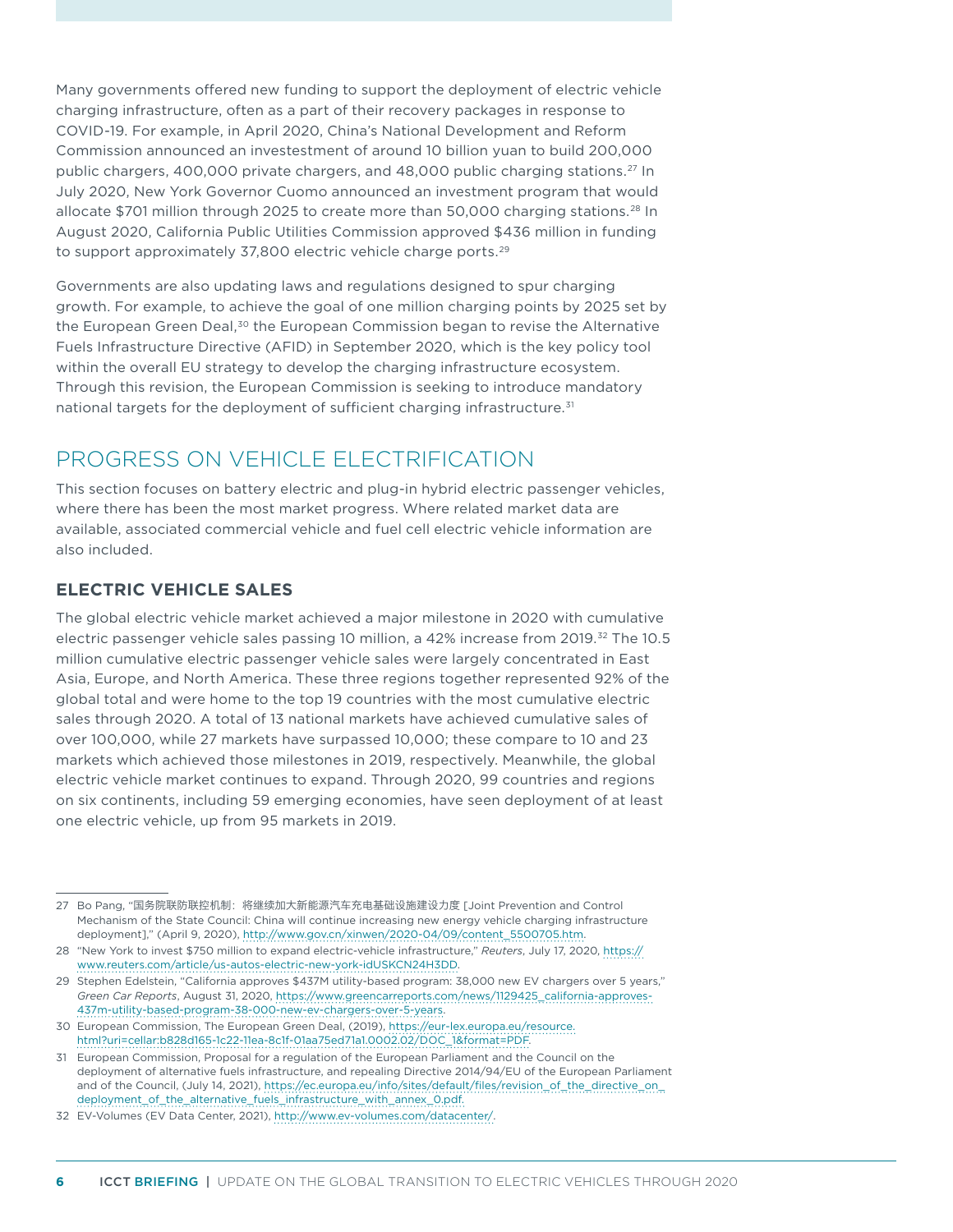China remained far ahead of other markets with 4.8 million cumulative sales through 2020, representing 45% of the global total and equal to the other nine countries in the top ten combined. Although Europe as a single market surpassed China in annual sales in 2020, the cumulative sales of Europe was still one third lower than China.<sup>33</sup> Besides China, the only other national market surpassing 1 million was the United States, with cumulative sales of 1.8 million through 2020. Following China and the United States by cumulative sales were Germany (almost 690,000), the United Kingdom (almost 450,000), Norway (over 430,000), France (almost 420,000), Japan (almost 330,000), the Netherlands (over 300,000), Sweden (over 210,000), and Canada (almost 190,000). These ten leading markets together accounted for 91% of the cumulative electric passenger vehicle sales globally through 2020.

The global vehicle market was heavily affected by the COVID-19 pandemic in 2020. Overall passenger vehicle sales globally declined by 15% from 2019 to 2020. All major markets, except for South Korea, recorded lower passenger vehicle sales in 2020 compared to the previous year. However, the global electric vehicle market sustained sound growth in 2020 despite the pandemic. The annual electric passenger vehicle sales globally hit a record high of 3.1 million in 2020, a 42% increase over 2019. All major markets, except Japan and Canada, experienced an increase on electric passenger vehicle sales in 2020.

[Figure 1](#page-7-0) illustrates annual electric passenger vehicle sales by markets from 2010 through 2020, ordered from bottom to top by new sales in 2020. China maintained its position as the largest national market of electric passenger vehicles in 2020, which it has held since it surpassed the United States in 2015. In 2020, China sold 1.3 million electric passenger vehicles, 8.7% higher than the 2019 level and representing 41% of the world's total. The other top ten national markets in terms of annual electric passenger vehicle sales in 2020 included Germany (over 390,000), the United States (around 330,000), France (around 190,000), the United Kingdom (around 180,000), Norway (around 110,000), Sweden (around 100,000), the Netherlands (around 90,000), Italy (over 60,000), and Belgium (around 50,000). These ten national markets together accounted for 88% of the global total in 2020.

With strengthened vehicle regulations and sustained incentives, Europe overtook China for the first time since 2016 to become the world's largest single market of electric passenger vehicles in 2020. In 2020, Europe sold 1.4 million electric passenger vehicles, a 143% increase over Europe's 2019 sales and 8% more than China's 2020 sales. Eight out of the above-mentioned top ten national markets in terms of annual electric passenger vehicle sales in 2020 were from Europe, six of which recorded annual growth rates of over 100%: Germany (270%), Italy (247%), France (200%), Belgium (171%), the United Kingdom (135%), and Sweden (134%).

After experiencing a decline in 2019, the United States bounced back somewhat in 2020 and achieved a 4% increase in electric passenger vehicle sales. However, the annual sales of around 330,000 in 2020 was still 9% lower than its peak of around 360,000 in 2018. The comparatively slow electric market growth in the United Sates compared to China and Europe is likely due to automakers slower pace of launching new electric models due to weaker vehicle regulations and lesser availability of incentives for the most popular brands, such as Tesla and General Motors.

<sup>33</sup> In this paper, Europe refers to the 27 European Union Member States, the United Kingdom, and the countries of the European Free Trade Association (EFTA) including Iceland, Liechtenstein, Norway, and Switzerland.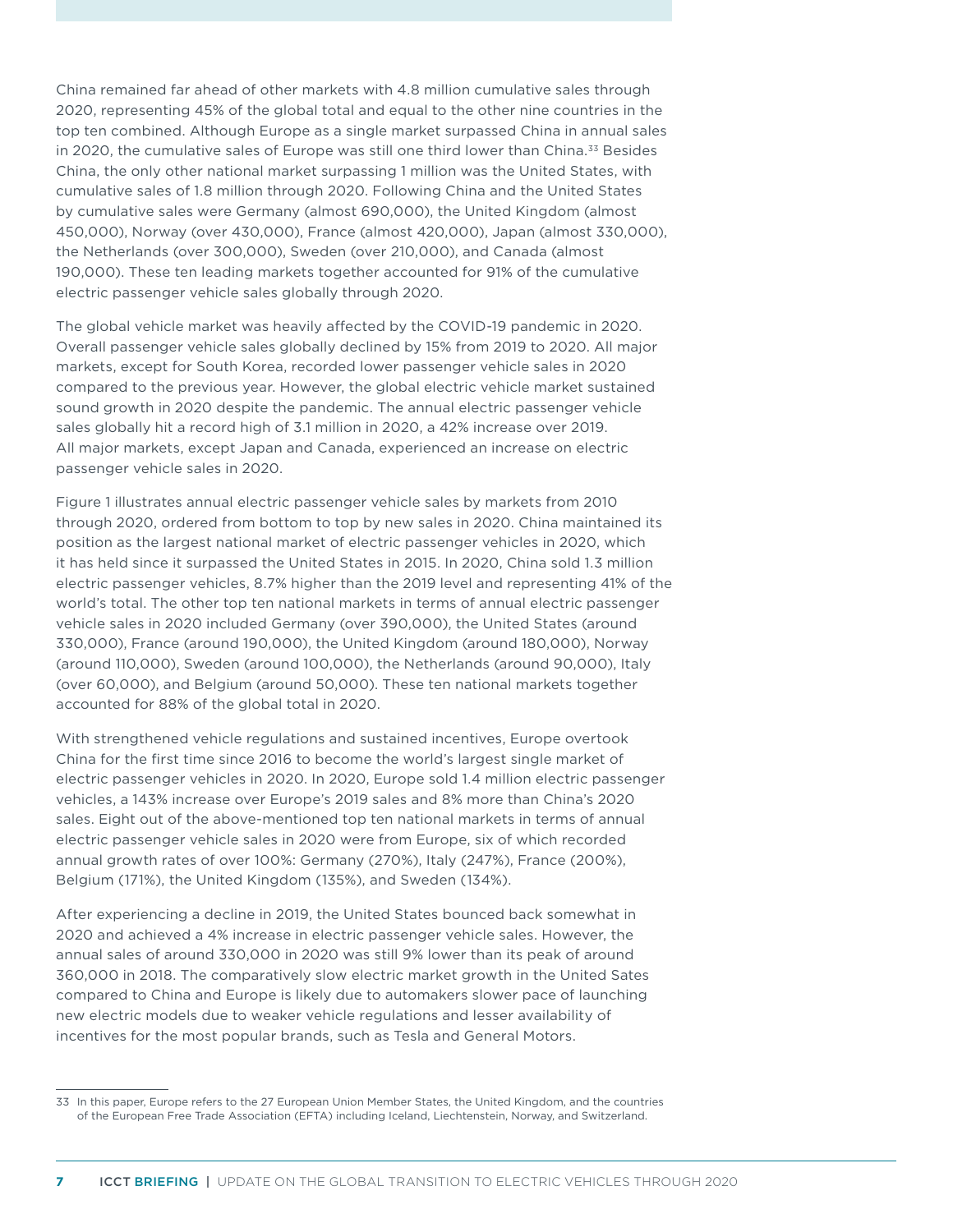

<span id="page-7-0"></span>**Figure 1.** Annual electric passenger vehicle sales by markets from 2010 to 2020. Vehicle sales data from EV-Volumes, 2021.

[Figure](#page-8-0) 2 shows electric passenger vehicle sales by automaker in 2020, ordered from top to bottom by number of sales. A total of 11 companies sold more than 100,000 electric passenger vehicles in 2020, compared to 6 such companies in 2019 and no such companies in 2015. Tesla led automakers globally with nearly 500,000 sales in 2020, a 36% increase over 2019. After production at its Shanghai factory, Tesla sold nearly 150,000 electric passenger vehicles in China in 2020, second only to BYD in China sales, for an increase of 213% over 2019. In Europe, however, Tesla's sales declined by 11% in 2020. Tesla's global share decreased from 18% in 2019 to 16% in 2020.

An important shift of the competitive landscape in the electric vehicle market in 2020 was the rise of traditional auto manufacturers. Volkswagen, Renault-Nissan-Mitsubishi, BMW, Hyundai-Kia, and Daimler moved up to 2nd, 3rd, 4th, 5th, and 7th place in sales ranking, respectively, mainly attributable to their robust performance in Europe. In 2020, Volkswagen sold over 420,000 electric passenger vehicles globally, an increase of 197% over 2019. Its 2020 sales growth rate in Europe was even higher, reaching 346%. The other four automakers on the top ten list (BYD, Geely, SAIC and Wuling) are all headquartered in China. These automakers' sales were almost exclusively in China, except Geely, which owns the Swedish brand Volvo and had high sales in Europe. It is worth noting that the sales by automaker is more complex than presented in [Figure 2](#page-8-0), due to automakers' joint ventures, partnerships, and mutual investments.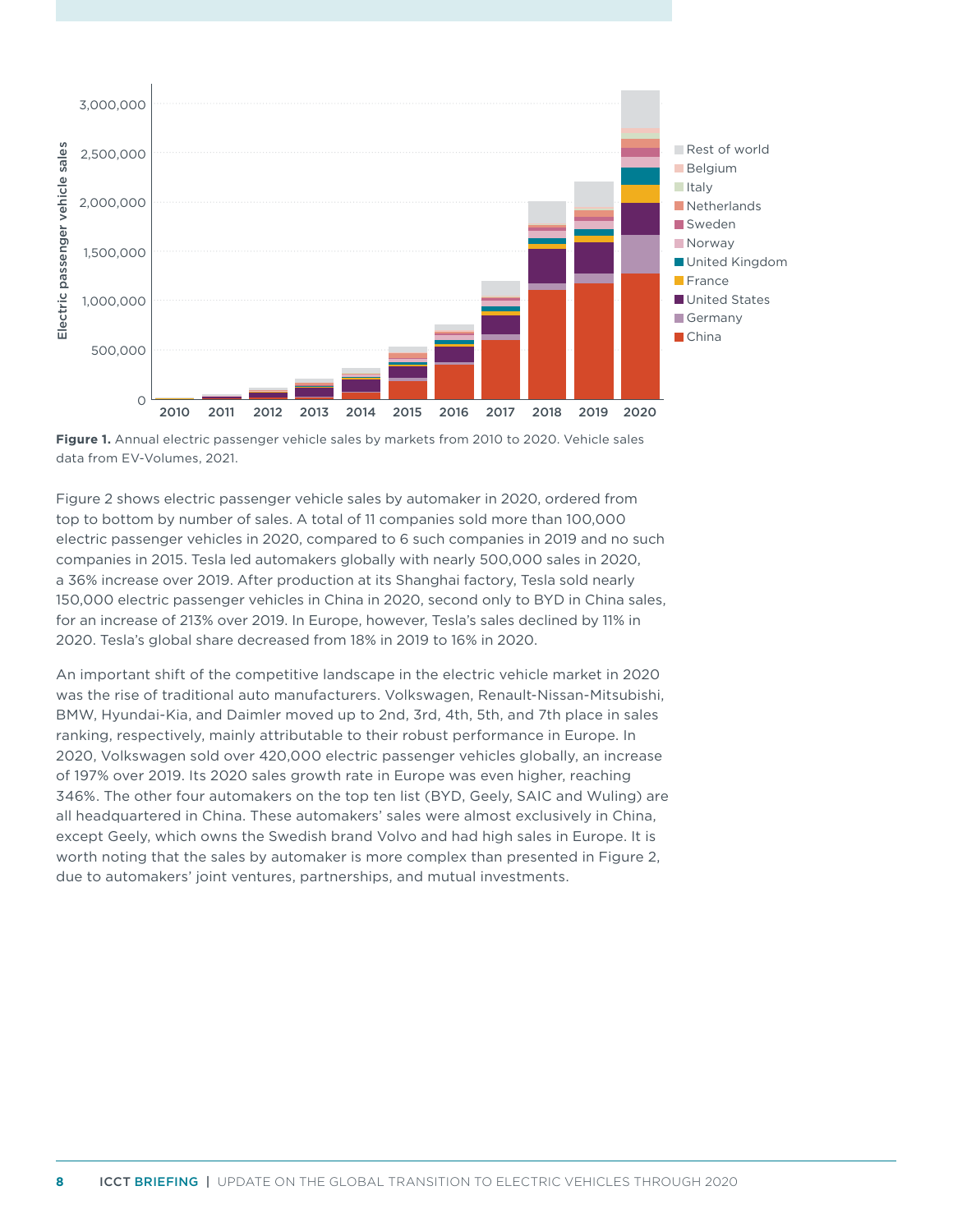

<span id="page-8-0"></span>Figure 2. Electric passenger vehicle sales by automaker in 2020 by sales market and technology type. Vehicle sales data from EV-Volumes, 2021.

Various automakers are focusing on different electric-drive technologies. The global electric passenger vehicle sales in 2020 were 68.3% BEV, 31.4% PHEV, and 0.3% FCV. Although BEVs continues to be the predominant technology pathway, the market share of PHEVs increased by 6% from the previous year, mainly due to the increasing sales of PHEV models produced locally in Europe. Sales of FCVs through 2020 have been low relative to sales of BEVs and PHEVs. There have been approximately 27,000 cumulative FCV sales from 2013 through 2020, with most of these sales in South Korea (41%), the United States (33%), and Japan (16%). These locations are primarily where Hyundai, Toyota, and Honda focused their initial low-volume FCV model deployment and where hydrogen infrastructure is available. South Korea was the only country with annual FCV sales larger than 1,000 in 2020. The other five countries with sales of 100 or more are the United States, Japan, Germany, France, and the Netherlands.

The right side of [Figure](#page-8-0) 2 shows the technology breakdown of electric vehicle sales for each automaker. Of the 20 highest-selling automakers, the electric vehicle sales of 8 were over 90% BEV, with Tesla, Wuling, Chery, and Tata-JLR having 100% BEV sales. Only Ford had electric vehicle sales that were over 90% PHEV. Others like Volkswagen, BMW, and BYD had more diverse mixes of BEV and PHEV sales.

By comparison, the global market of electric commercial vehicles is still at a very early stage. Global sales of electric buses and trucks peaked in 2016 and 2017, respectively and experienced continuous declines afterwards. In 2020, about 62,000 electric buses were sold worldwide, a 27% decline over 2019. Electric truck sales contracted more significantly. The 2020 sales of nearly 7,000 units represented a 72% reduction over 2019. China continued to dominate global sales of electric commercial vehicles, accounting for 97.7% and 99.2% of electric bus and truck sales through 2020, respectively.<sup>34</sup>

<sup>34</sup> Ben Sharpe and Claire Buysse, *Zero-emission bus and truck market in the United States and Canada: A 2020 update*, (ICCT: Washington, DC, 2021), [https://theicct.org/publications/canada-race-to-zero-FS-may2021.](https://theicct.org/publications/canada-race-to-zero-FS-may2021)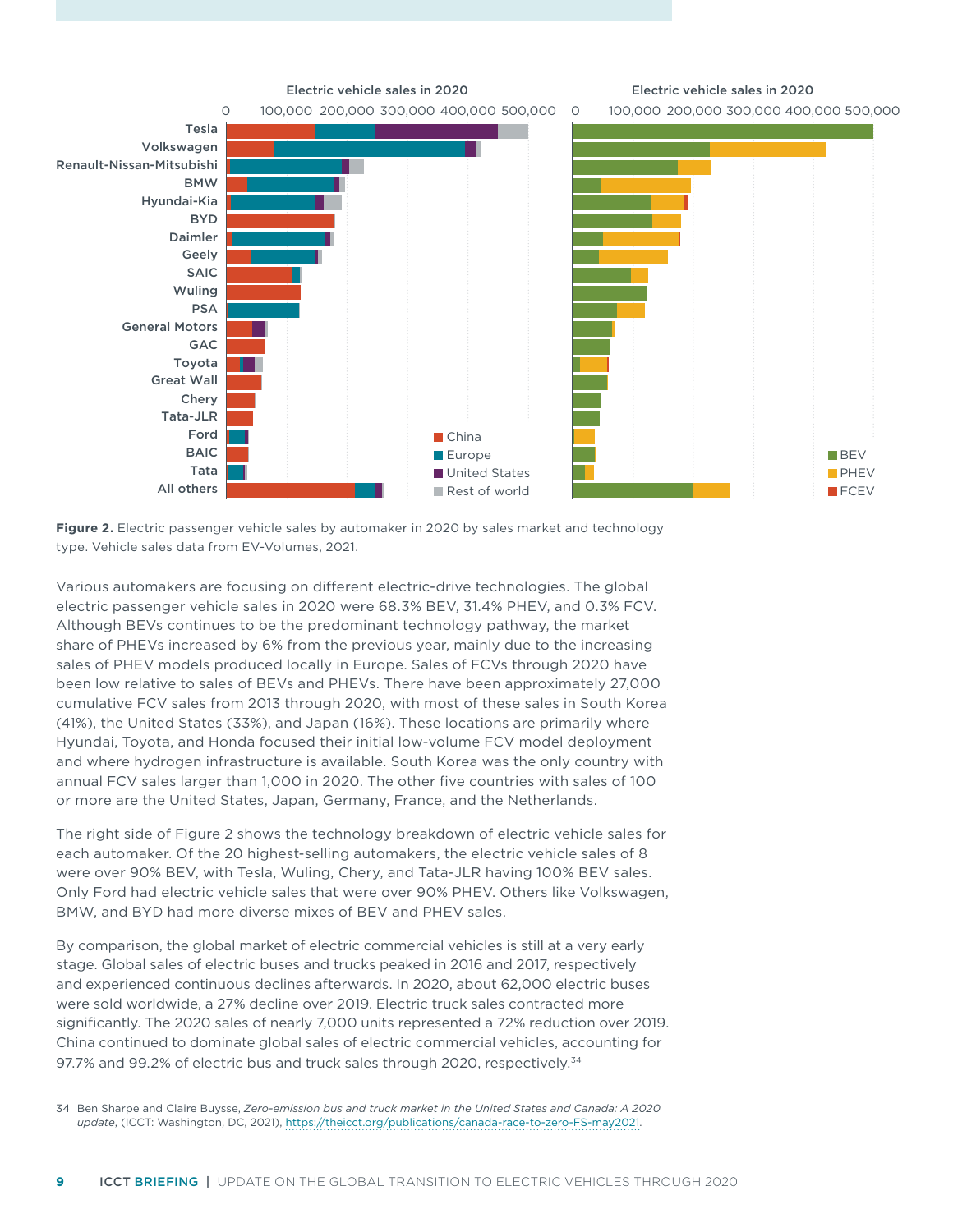# **ELECTRIC VEHICLE SALES SHARES**

In 2020, the global electric vehicle share of new passenger vehicle sales hit an all-time high of 4.6%, up from 2.8% in 2019. [Figure](#page-9-0) 3 presents the 2010–2020 electric vehicle shares of new passenger vehicle sales in the top ten national passenger vehicle markets, and the global average level for comparison. European countries led the world in electric vehicle penetration, with an average electric vehicle share of 11% in 2020, over three times the 2019 level of 3%. Germany achieved an electric vehicle share of 13%, triple the global average, over quadruple its 2019 level, and the highest among the top ten passenger vehicle markets. France and the United Kingdom each achieved a 11% electric vehicle share in 2020, a fourfold and threefold increase over the previous year, respectively. China dropped from 1st to 4th in electric vehicle share among the top ten passenger vehicle markets, though it saw an increase from 5% in 2019 to 6% in 2020.

The electric vehicle sales shares of the other top ten passenger vehicle markets in 2020 were all well below the global average. Canada (3.0%) and the United States (2.3%) both achieved a record-high electric vehicle shares in 2020. Although not shown, the state of California, with an electric vehicle share of above 8%, had nearly four times the overall U.S. uptake.<sup>35</sup> The electric vehicle share of South Korea, the only major market with an increase in overall passenger vehicle sales in 2020, remained unchanged at 2.2%. Japan saw an electric vehicle share of 0.8% in 2020, a third consecutive decrease since 2018; this could largely be due to more policy, industry, and consumer focus on hybrids (and to some extent FCVs). India and Brazil are still at very early passenger vehicle electrification stages, with electric vehicle shares of less than 0.2%.



<span id="page-9-0"></span>**Figure 3.** Electric vehicle shares of new passenger vehicle sales for largest markets from 2010 to 2020. Vehicle sales data from EV-Volumes, 2021.

Some smaller markets have higher electric vehicle sales shares than those shown in [Figure 3](#page-9-0). Norway maintained its top rank globally with a record-high electric vehicle share of 75% in 2020. This is the first time ever that electric vehicle share of a national-

<sup>35</sup> "California Auto Outlook," CNCDA, 2021, <https://www.cncda.org/wp-content/uploads/Cal-Covering-4Q-20.pdf>.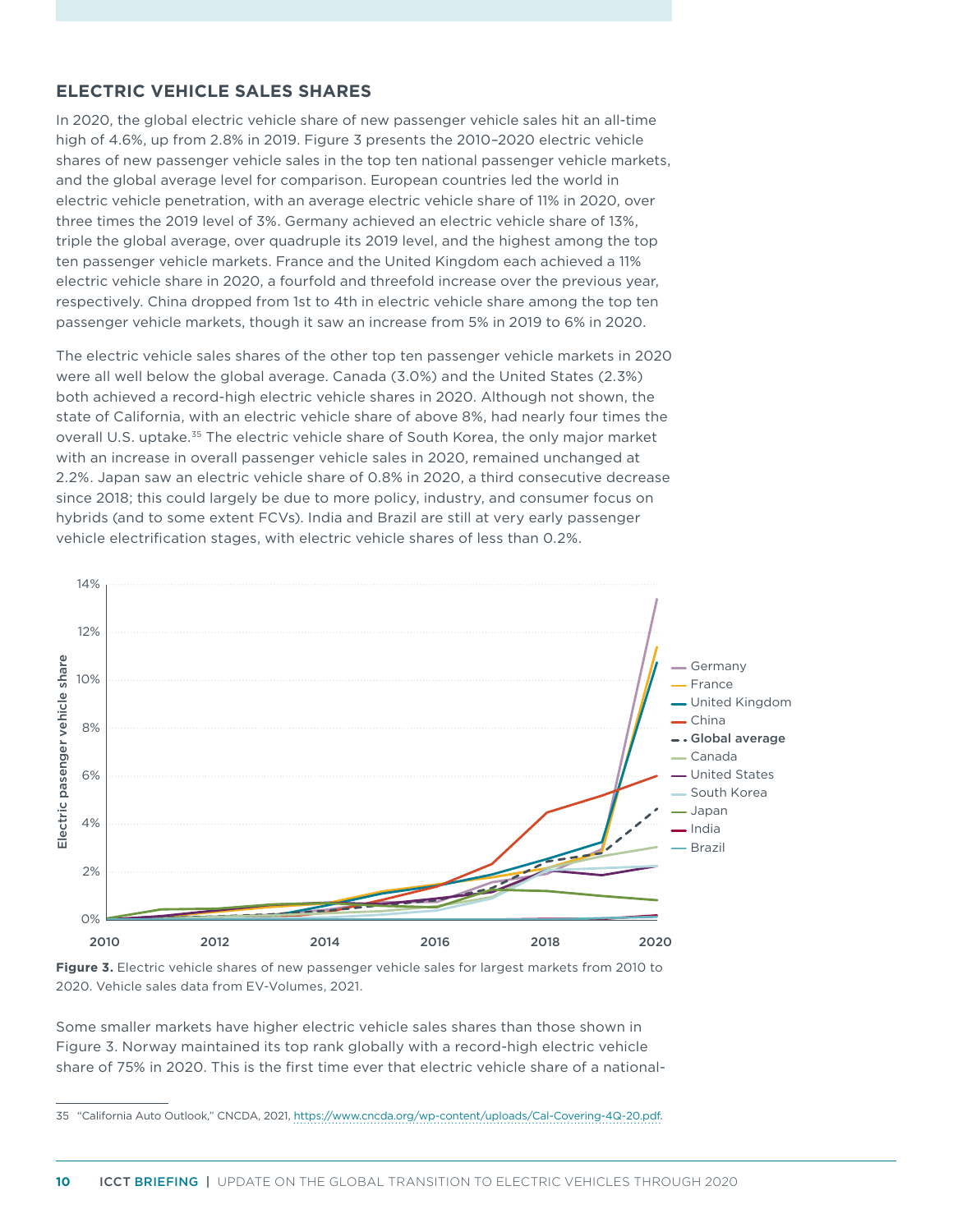level market exceeded 60%. Other markets with an electric vehicle share higher than Germany in 2020 include Iceland (51%), Sweden (32%), the Netherlands (25%), Finland (18%), Denmark (16%), Switzerland (14%), and Portugal (14%). However, these vehicle markets are smaller by at least one order of magnitude than the top ten markets shown in [Figure](#page-9-0) 3. A total of 14 markets worldwide achieved an electric vehicle share of over 10%, compared with only 4 such markets in 2019. The FCV share of global passenger vehicle sales in 2020 was much lower than the electric vehicle share, at 0.012%, with South Korea having the highest national FCV share of new sales, at 0.37%.

# **ELECTRIC VEHICLE MODEL AVAILABILITY**

The availability of attractive high-volume electric vehicle models across automaker brands, vehicle types, and markets is a prerequisite to developing a mainstream electric vehicle market. [Figure](#page-11-0) 4 summarizes the total number of electric passenger vehicle models available globally from 2010 to 2020. This analysis on model availability focuses on models that surpass a threshold of 5,000 annual sales. The threshold is applied to highlight models for which substantial efforts are made by automakers to develop a supply chain, manufacturing line, marketing, and dealer training to deploy those models in significant numbers.

As shown in [Figure 4](#page-11-0), the total number of electric passenger vehicle models increased significantly from 2010 to 2020. Based on a 5,000 sales threshold, there were 136 unique electric passenger vehicle models available globally in 2020, up from 91 such models in 2019, 33 such models in 2015, and zero such models in 2010. Including models with at least 1,000 sales, thereby including early and small-volume models as well as older discontinued models, would increase the 2020 global model count from 136 to 687. In 2020, the electric passenger vehicle models available in China, Europe, and the United States were 137, 102, and 31, respectively, based on the 1,000 sales cutoff. Many national markets accross the world have access to just a few models. In context, there are hundreds of unique internal combustion engine passenger vehicle models each in the China, Europe, and U.S. markets that span automaker brands, power, size, and vehicle types to give consumers far more options. For a mainstream electric vehicle market, there will similarly need to be many hundreds of highproduction electric vehicle models.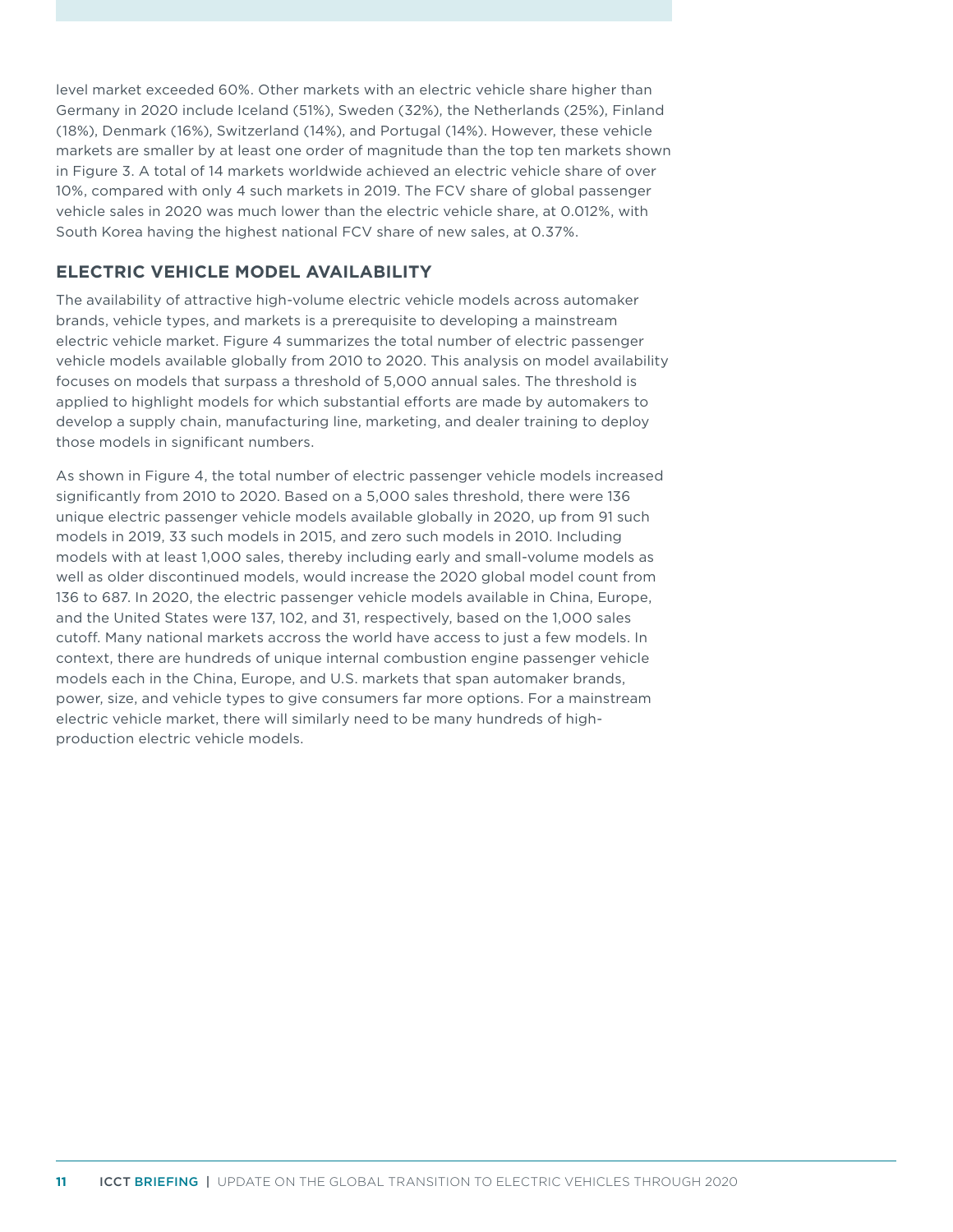

<span id="page-11-0"></span>**Figure 4.** Electric passenger vehicle models available globally from 2010 to 2020.

# **ELECTRIC VEHICLE COST COMPETITIVENESS**

The pace of vehicle electrification will largely depend on how quickly electric vehicle costs decline and reach price parity with conventional combustion vehicles. Due to continuous lithium-ion battery technology and manufacturing-level improvements, the costs of automotive lithium-ion batteries have been reduced significantly in the past decade. Based on global industry surveys, sales-weighted average battery pack-level costs were approximately \$137 per kilowatt-hour (kWh) in 2020, a decline of 12% over 2019.36 With continued technology and production scale advancements, this trend is estimated to be maintained in the coming decade.

[Figure](#page-12-0) 5 summarizes recent expert research projections of 2020–2035 battery pack costs.37 The three bold lines in the figure are the ICCT's latest battery pack estimates in the United States (yellow), China (red), and Europe (blue). The battery pack costs are projected to continue declining in these three leading markets with an annual reduction of around 7% to hit \$58–\$83 per kWh by 2030. China's battery costs are approximately 20%–30% lower than the United States and Europe. This is mainly because batteries manufactured in China benefit from higher production volume and lower material costs.

<sup>36</sup> "Battery pack prices cited below \$100/kWh for the first time in 2020, while market average sits at \$137/kWh, *Bloomberg New Energy Finance*, December 16, 2020, [https://about.bnef.com/blog/battery-pack-prices-cited](https://about.bnef.com/blog/battery-pack-prices-cited-below-100-kwh-for-the-first-time-in-2020-while-market-average-sits-at-137-kwh/)[below-100-kwh-for-the-first-time-in-2020-while-market-average-sits-at-137-kwh/;](https://about.bnef.com/blog/battery-pack-prices-cited-below-100-kwh-for-the-first-time-in-2020-while-market-average-sits-at-137-kwh/) Bloomberg New Energy Finance, "Electric vehicle outlook 2020," <https://efiling.energy.ca.gov/getdocument.aspx?tn=233410>.

<sup>37</sup> Technical studies listed in this figure include: UBS, "UBS evidence lab electric car teardown: Disruption ahead?" (May 18, 2017),<https://neo.ubs.com/shared/d1ZTxnvF2k/>; Gert Berkmans, Maarten Messagie, Jelle Smekens, Noshin Omar, Lieselot Vanhaverbeke, and Joeri Van Mierlo, "Cost Projection of State of the Art Lithium-Ion Batteries for Electric Vehicles Up to 2030," Energies 10, no.9 (September 2017):1314, [https://www.mdpi.com/1996-1073/10/9/1314;](https://www.mdpi.com/1996-1073/10/9/1314) Shabbir Ahmed, Paul Nelson, Naresh Susarla, and Dennis Dees, "Automotive Battery Cost Using BatPac" (2018), [https://www.iea.org/media/%20Workshops/2018/](https://www.iea.org/media/ Workshops/2018/Session2ShabbirAhmedANL.pdf) [Session2ShabbirAhmedANL.pdf;](https://www.iea.org/media/ Workshops/2018/Session2ShabbirAhmedANL.pdf) Menahem Anderman, "The xEV Industry Insider Report" (2018), [https://](https://totalbatteryconsulting.com/industry-reports/xEV-report/Extract-from-the-2018- xEV-Industry-Report.pdf) [totalbatteryconsulting.com/industry-reports/xEV-report/Extract-from-the-2018-%20xEV-Industry-Report.](https://totalbatteryconsulting.com/industry-reports/xEV-report/Extract-from-the-2018- xEV-Industry-Report.pdf) [pdf](https://totalbatteryconsulting.com/industry-reports/xEV-report/Extract-from-the-2018- xEV-Industry-Report.pdf); China Automotive Technology and Research Center (CATARC), 中国传统汽车和新能源汽车发展趋势研究 [Development trend of conventional vehicles and new energy vehicles in China throughout 2050] (2019), personal communication; P3, Tesla battery day 2020 – technology announcement analysis (2020), [https://](https://www.electrive.net/wp-content/uploads/2020/09/200923_Tesla_Battery-Day_P3- Assessment-published.pdf) [www.electrive.net/wp-content/uploads/2020/09/200923\\_Tesla\\_Battery-Day\\_P3-%20Assessment-published.](https://www.electrive.net/wp-content/uploads/2020/09/200923_Tesla_Battery-Day_P3- Assessment-published.pdf) [pdf](https://www.electrive.net/wp-content/uploads/2020/09/200923_Tesla_Battery-Day_P3- Assessment-published.pdf); China industry Technology Innovation Strategic Alliance for Electric Vehicles (CAEV), 后补贴时代电动汽车 产品技术方案及市场需求研究[Research on electric vehicle product technology and market demand in the postsubsidy era], (2020), personal communication; Nic Lutsey and Michael Nicholas, *Update on electric vehicle costs in the United States through 2030*, (ICCT: Washington, DC, 2019), [https://theicct.org/publications/](https://theicct.org/publications/update-US-2030-electric-vehicle-cost) [update-US-2030-electric-vehicle-cost;](https://theicct.org/publications/update-US-2030-electric-vehicle-cost) Nic Lutsey, Hongyang Cui, and Rujie Yu, *Evaluating electric vehicle costs and benefits in China in the 2020-2035 time frame*, (ICCT: Washington, DC, 2021), [https://theicct.org/](https://theicct.org/publications/ev-costs-benefits-china-EN-apr2021) [publications/ev-costs-benefits-china-EN-apr2021](https://theicct.org/publications/ev-costs-benefits-china-EN-apr2021); Peter Mock and Sonsoles Díaz, *Pathway to decarbonization: The European passenger car market, 2021-2035*, (ICCT: Washington, DC, 2021), [https://theicct.org/](https://theicct.org/publications/decarbonize-EU-PVs-may2021) [publications/decarbonize-EU-PVs-may2021.](https://theicct.org/publications/decarbonize-EU-PVs-may2021)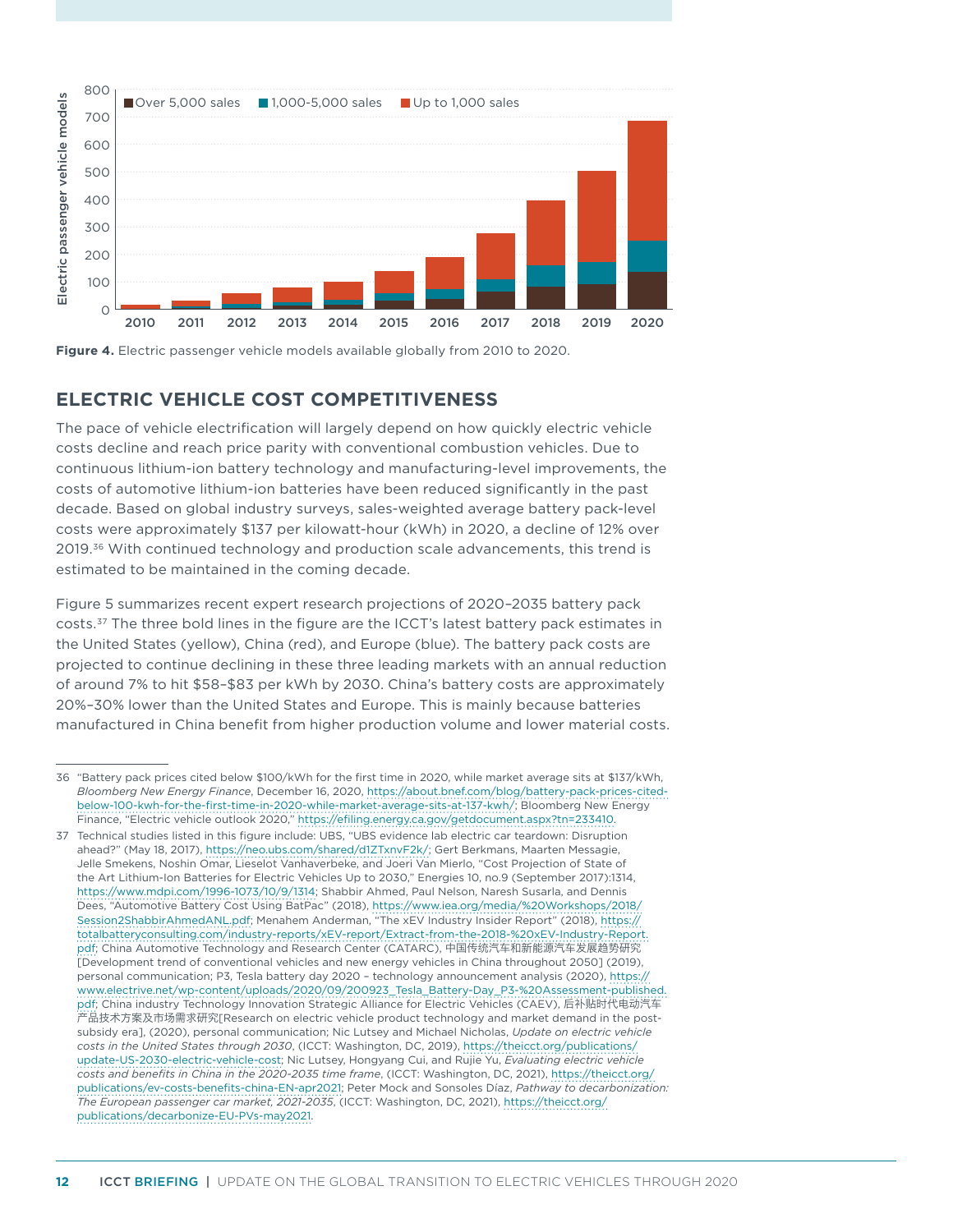The lowest dashed line in [Figure](#page-12-0) 6 represents analysis of Tesla's announcements in late 2020 and provides a reasonable lower bound of cost for companies with lower-cost, high-volume battery manufacturing. Besides battery costs, indirect costs including research and development, depreciation, and amortized costs are also likely to fall as costs are spread over more vehicles and manufacturing processes are improved.



<span id="page-12-0"></span>**Figure 5.** Estimates on electric vehicle battery pack costs during 2020-2035 from technical studies.

With continued significant decreases in battery costs and indirect costs, electric passenger vehicles are estimated to reach initial price parity with conventional vehicles within five to ten years in the Unites States, China, and Europe. The timing of price parity varies by electric range and vehicle class. A typical battery electric car with a range of 350 kilometers is estimated to reach price parity with corresponding conventional vehicles in the United States (with a power of 150 kW), China (94 kW), and Europe (98 kW) in 2026, 2028, and 2029, respectively.<sup>38</sup> Cost-competitiveness for electric vehicles in these three leading markets will be reached several years faster than initial vehicle price parity, as it is based primarily on fuel savings. Before electric vehicle cost parity arrives, sustained and targeted fiscal incentives will still play an essential role in bridging the price gap between conventional and electric vehicles.

### **CHARGING INFRASTRUCTURE DEVELOPMENT**

A comprehensive charging ecosystem is needed to ensure electric vehicles are as convenient for drivers as gasoline or diesel vehicles. [Figure](#page-13-0) 6 shows the growth in global cumulative sales of electric passenger vehicles and public charger stock between 2011 and 2020. Cumulative sales of electric passenger vehicles grew to over 10 million by the end of 2020, with an annual average growth rate of 79% from 2011 to 2020. Public charging infrastructure has averaged growth of 68% annually over the same span to reach 1.3 million chargers at the end of 2020. These trends are interrelated: broader availability of charging increases electric vehicle drivers' confidence, and more electric vehicle drivers encourage governments, industry, and property owners to install more charging stations. At the end of 2020, there were approximately eight electric passenger vehicles per public charger globally.

<sup>38</sup> Lutsey and Nicholas, *Update on electric vehicle costs in the United States through 2030*; Lutsey, Cui, and Yu, *Evaluating electric vehicle costs and benefits in China in the 2020-2035 time frame*; Mock and Díaz, *Pathway to decarbonization: The European passenger car market, 2021-2035*.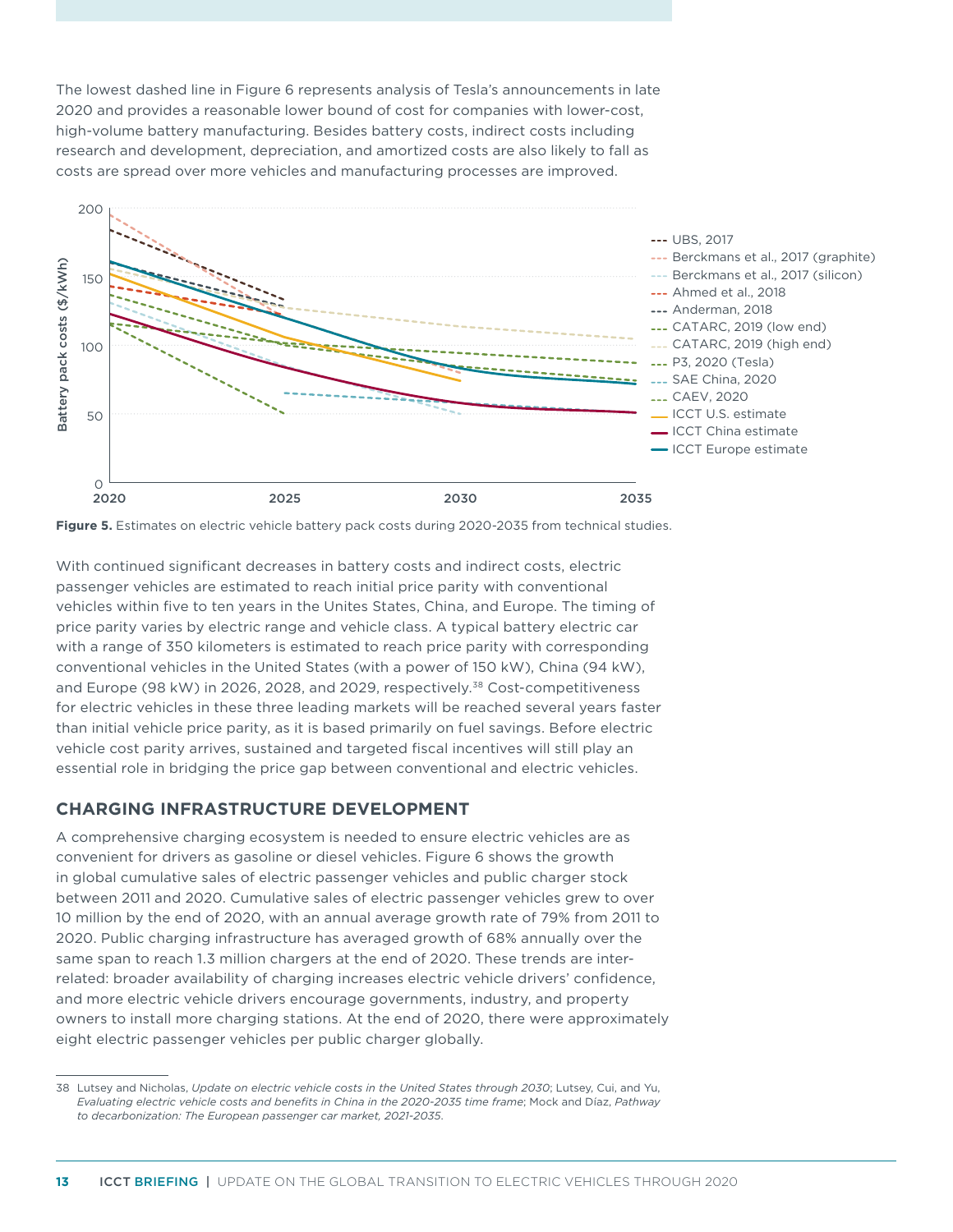

<span id="page-13-0"></span>**Figure 6.** Global cumulative electric passenger vehicle sales and public charger stock by markets from 2011 to 2020.

[Figure 7](#page-14-0) shows the public charging infrastructure development progress of the ten national markets with the largest cumulative sales of electric passenger vehicles through 2020. The charger counts are shown by chargers per million residents to normalize the varying market sizes. In addition, the relative amount of public regular charging compared to direct current fast charging (power capacity above 43 kilowatt) is shown, with shares ranging from 3% in the Netherlands to 38% in China. The data points, corresponding to the right axis, show the electric passenger vehicles per public charge point. As indicated, the markets of the Netherlands and Norway had greater relative public charging availability at over 3,000 chargers per capita. When assessed as electric passenger vehicle per public charger, the Netherlands and China had the most charging with one charger per 5–6 electric passenger vehicles, while Norway had the highest ratio among countries examined at 25.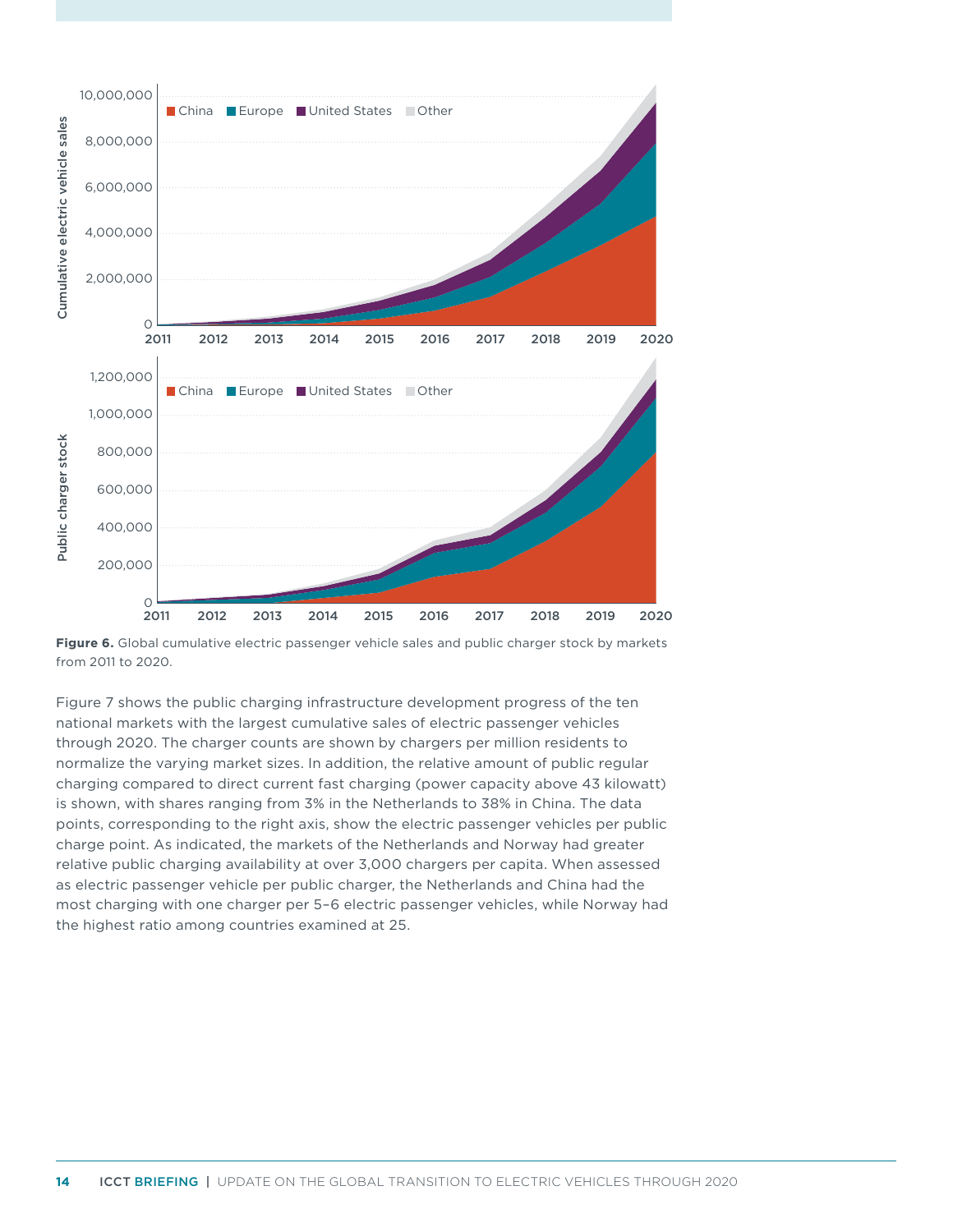

<span id="page-14-0"></span>**Figure 7.** Public chargers per million population (regular and fast) and electric passenger vehicles per public charger for the ten national markets with the largest cumulative sales of electric passenger vehicles through 2020.

The differences shown in the figure illustrates that there is no "one-size-fits-all" solution for charging infrastructure. The amount and type of charging needed depend on factors such as housing stock, commuting patterns, vehicle mix, typical driving patterns, and the amount of fast charging. Nonetheless, one point remains certain from the trends: much more charging of all kinds is needed in all markets to enable a full transition to electric vehicles, and this requires increased investments and continued policy efforts.39

In addition to the public charging stations, there are also battery-swapping and hydrogen stations that support much smaller numbers of vehicles. By the end of 2020, there were 555 battery-swapping station in China.40 In the United States and Europe, only small pilot projects exist after battery-swapping initiatives in the early 2010s were unsuccessful. Hydrogen stations were largely concentrated in California, China, Germany, Japan, and South Korea, where the vast majority of the world's 27,000 FCVs are located. It is estimated that there were approximately 550–600 hydrogen stations globally by the end of 2020, including 142 in Japan, 100 in Germany, 69 in China, 60 in South Korea, 47 in California, and 34 in France.<sup>41</sup>

## **ELECTRIC VEHICLE PROGRESS VERSES GOALS**

[Figure 8](#page-15-0) compares the historical and targeted electric vehicle shares of new passenger vehicle sales in markets which have announced goals for the electric share of new

<sup>39</sup> Michael Nicholas, Dale Hall, and Nic Lutsey, *Quantifying the electric vehicle charging infrastructure gap across U.S. markets*, (ICCT: Washington, DC, 2019), <https://theicct.org/publications/charging-gap-US>; Michael Nicholas and Nic Lutsey, *Quantifying the electric vehicle charging infrastructure gap in the United Kingdom*, (ICCT: Washington, DC, 2020), [https://theicct.org/publications/charging-gap-UK-2020;](https://theicct.org/publications/charging-gap-UK-2020) and Michael Nicholas and Sandra Wappelhorst, *Regional charging infrastructure requirements in Germany through 2030*, (ICCT: Washington, DC, 2020),<https://theicct.org/publications/regional-charging-infra-germany-oct2020>

<sup>40</sup> Jinghua Xi, "截至2020年底, 全国换电站555座, 增长81.4% [There were 555 battery-swapping stations in China by the end of 2020, an increase of 81.4% over the previous year]," (March 22, 2021), [http://www.ndanev.](http://www.ndanev.com/2021/03/22/11/) [com/2021/03/22/11/](http://www.ndanev.com/2021/03/22/11/)

<sup>41</sup> California Energy Commission, Zero Emission Vehicle and Infrastructure Statistics, (accessed July 1, 2021), <https://www.energy.ca.gov/data-reports/energy-insights/zero-emission-vehicle-and-charger-statistics>; "Record Number of Newly Opened Hydrogen Refueling Stations in 2020," FuelCellsWorks, (February 17, 2021), [https://fuelcellsworks.com/news/record-number-of-newly-opened-hydrogen-refuelling-stations-in-2020/;](https://fuelcellsworks.com/news/record-number-of-newly-opened-hydrogen-refuelling-stations-in-2020/) "584 Hydrogen Fueling Stations Launched in 33 countries, Says Information Trends," (January 28, 2021), [https://www.prnewswire.com/news-releases/584-hydrogen-fueling-stations-launched-in-33-countries-says](https://www.prnewswire.com/news-releases/584-hydrogen-fueling-stations-launched-in-33-countries-says-information-trends-301217235.html)[information-trends-301217235.html](https://www.prnewswire.com/news-releases/584-hydrogen-fueling-stations-launched-in-33-countries-says-information-trends-301217235.html)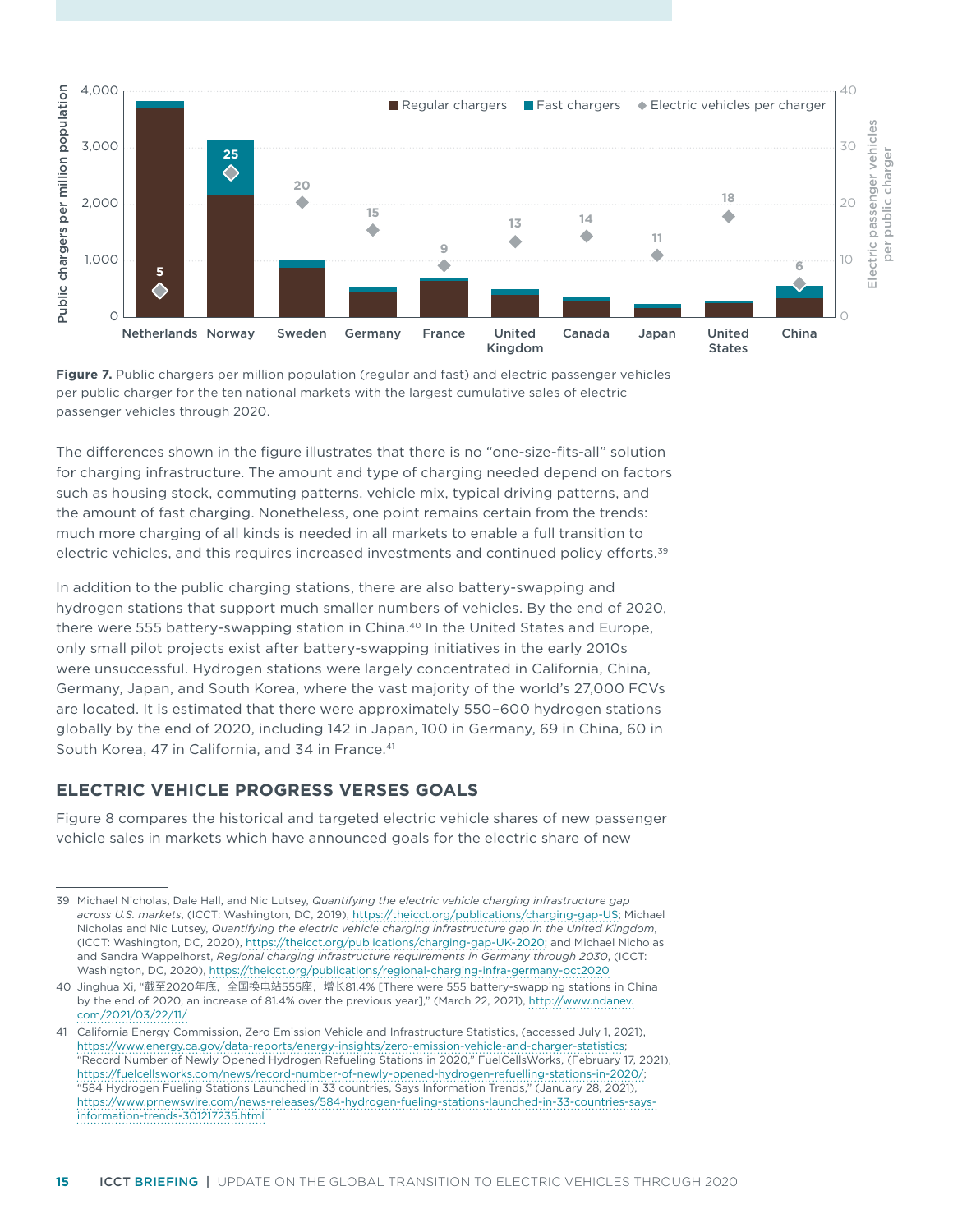vehicle sales.42 Norway, with a record-high electric vehicle share of 74.7% in 2020, is in a good position to achieve its 100% electric vehicle share goal in 2025. The other four European countries, including the Netherlands, the United Kingdom, France, and Germany, are also relatively on track to meet its goal thanks to a sharp increase on electric vehicle shares in 2020. If these countries continue to grow at the 2020 rate, they could achieve the 100% electric vehicle share goals in their target years.

The other markets shown in the figure, all in Asia and North America, are still relatively far from their announced goals and will need to make significant progress to meet their vehicle electrification targets. Despite the stunning progress made through 2020, the global transition to electric vehicles is still at an early stage. Continued policy support, as well as innovations in vehicle technology and progress in infrastructure build out, will be needed to accelerate growth and ensure that the goals for full vehicle electrification are achieved.



<span id="page-15-0"></span>**Figure 8.** Historical and targeted electric vehicle shares of new passenger vehicle sales by markets.

<sup>42</sup> References for electric vehicle share targets shown in this figure include: Office of Governor Gavin Newsom, "Governor Newsom announces California will phase out gasoline-powered cars & drastically reduce demand for fossil fuel in California's fight against climate change," (September 26, 2020), [https://www.gov.](https://www.gov.ca.gov/2020/09/23/governor-newsom-announces-california-will-phase-out-gasoline-powered-cars-drastically-reduce-demand-for-fossil-fuel-in-californias-fight-against-climate-change/) [ca.gov/2020/09/23/governor-newsom-announces-california-will-phase-out-gasoline-powered-cars-drastically](https://www.gov.ca.gov/2020/09/23/governor-newsom-announces-california-will-phase-out-gasoline-powered-cars-drastically-reduce-demand-for-fossil-fuel-in-californias-fight-against-climate-change/)[reduce-demand-for-fossil-fuel-in-californias-fight-against-climate-change/;](https://www.gov.ca.gov/2020/09/23/governor-newsom-announces-california-will-phase-out-gasoline-powered-cars-drastically-reduce-demand-for-fossil-fuel-in-californias-fight-against-climate-change/) Government of Canada, Building a green economy: Government of Canada to require 100% of car and passenger truck sales be zero-emission by 2035 in Canada, (2021), [https://www.canada.ca/en/transport-canada/news/2021/06/building-a-green-economy](https://www.canada.ca/en/transport-canada/news/2021/06/building-a-green-economy-government-of-canada-to-require-100-of-car-and-passenger-truck-sales-be-zero-emission-by-2035-in-canada.html)[government-of-canada-to-require-100-of-car-and-passenger-truck-sales-be-zero-emission-by-2035-in-canada.](https://www.canada.ca/en/transport-canada/news/2021/06/building-a-green-economy-government-of-canada-to-require-100-of-car-and-passenger-truck-sales-be-zero-emission-by-2035-in-canada.html) [html;](https://www.canada.ca/en/transport-canada/news/2021/06/building-a-green-economy-government-of-canada-to-require-100-of-car-and-passenger-truck-sales-be-zero-emission-by-2035-in-canada.html) China State Council, 新能源汽车产业发展规划(2021-2035年) [New Energy Vehicle Industrial Development Plan (2021-2035)], (2020), [http://www.gov.cn/zhengce/content/2020-11/02/content\\_5556716.htm;](http://www.gov.cn/zhengce/content/2020-11/02/content_5556716.htm) French Republic, LOI n° 2019-1428 du 24 décembre 2019 d'orientation des mobilités [Law Number 2019-1428 of 24 December 2019 on Mobility Orientation], [https://www.legifrance.gouv.fr/affichTexte.do?categorieLien=id&cidText](https://www.legifrance.gouv.fr/affichTexte.do?categorieLien=id&cidTexte=JORFTEXT000039666574&dateTexte=) [e=JORFTEXT000039666574&dateTexte=;](https://www.legifrance.gouv.fr/affichTexte.do?categorieLien=id&cidTexte=JORFTEXT000039666574&dateTexte=) International ZEV Alliance, International ZEV Alliance Announcement, (2015), [http://www.zevalliance.org/international-zev-alliance-announcement/;](http://www.zevalliance.org/international-zev-alliance-announcement/) "India turns to electric vehicles to beat pollution," *BBC News*, (July 24, 2019), [https://www.bbc.com/news/world-asia-india-48961525;](https://www.bbc.com/news/world-asia-india-48961525) Ministry of Economy, Trade and Industry, "次世代自動車戦略2010 [Next-Generation Vehicle Strategy 2010]," (2010) [https://](https://www.a3ps.at/site/sites/default/files/conferences/2011_eco-mobility2011/2011_Eco-Mobility_01_04_Miura.pdf) [www.a3ps.at/site/sites/default/files/conferences/2011\\_eco-mobility2011/2011\\_Eco-Mobility\\_01\\_04\\_Miura.pdf](https://www.a3ps.at/site/sites/default/files/conferences/2011_eco-mobility2011/2011_Eco-Mobility_01_04_Miura.pdf); Dutch Government, Mission Zero Powered by Holland, (2020), [https://www.rvo.nl/sites/default/files/2019/06/](https://www.rvo.nl/sites/default/files/2019/06/Misson Zero Powered by Holland.pdf) [Misson%20Zero%20Powered%20by%20Holland.pdf;](https://www.rvo.nl/sites/default/files/2019/06/Misson Zero Powered by Holland.pdf) Norwegian Ministry of Transport, National Transport Plan 2022-2033, (2021), https://www.regjeringen.no/contentassets/117831ad96524b9b9eaadf72d88d3704/en-gb/ pdfs/meld-st-20-national-transport-plan-summary.pdf; Cho Chung-un, "Korea aims to become world's No.1 green car provider, first to commercialize autonomous driving," *Korea Herald*, (October 15, 2019), [http://www.](http://www.koreaherald.com/view.php?ud=20191015000824) [koreaherald.com/view.php?ud=20191015000824](http://www.koreaherald.com/view.php?ud=20191015000824); Government of the United Kingdom, "Government takes historic step towards net-zero with end of sale of new petrol and diesel cars by 2030," (November 18, 2020), [https://www.gov.uk/government/news/government-takes-historic-step-towards-net-zero-with-end-of-sale-of](https://www.gov.uk/government/news/government-takes-historic-step-towards-net-zero-with-end-of-sale-of-new-petrol-and-diesel-cars-by-2030)[new-petrol-and-diesel-cars-by-2030](https://www.gov.uk/government/news/government-takes-historic-step-towards-net-zero-with-end-of-sale-of-new-petrol-and-diesel-cars-by-2030).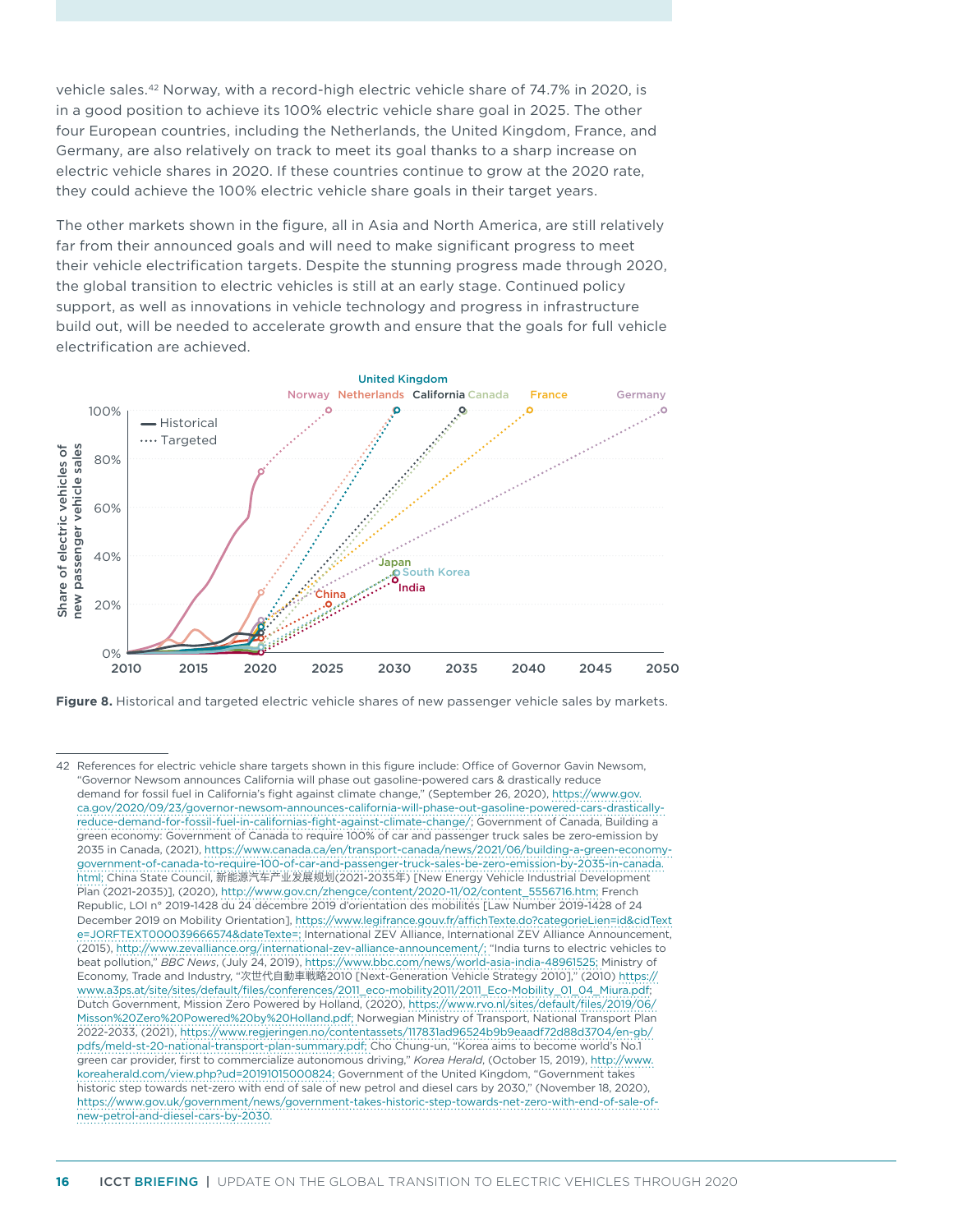# CONCLUSIONS

From this high-level synthesis of the electric vehicle market and policy developments globally through 2020, we conclude with the following three points.

*The global electric vehicle market achieved substantial growth in 2020***.** Despite the impacts of the COVID-19 pandemic, the global transition to electric vehicles continued in 2020. The global market achieved a major milestone with the cumulative electric passenger vehicle sales exceeding 10 million, and the electric share of new passenger vehicle sales hit a record-high 4.6%. Thanks to sustained policy adoption and technology deployment, 2020 saw a 49% increase in the number of high-volume electric passenger vehicle models, a 12% decline of average battery pack cost, and a 48% increase in public electric vehicle charger stock. Europe overtook China to become the world's largest single market of electric passenger vehicles. This would appear to put European countries, such as France, the Netherlands, Norway, and United Kingdom, on track toward their ambitious 100% electric vehicle sales share goals.

*Governments are showing stronger determination to embrace an electric future.* At least 21 national and provincial-level governments worldwide, including Canada, China, France, Scotland, South Korea, the United Kingdom, and 15 states of the United States announced new targets for vehicle electrification in 2020. As of end 2020, more than 20 countries, provinces and states globally, mostly in Europe and North America, have proposed to phase out new sales of ICE passenger cars or to only sell new electric models in the 2025–2050 time frame. Meanwhile, 2020 saw increasing momentum on electrifying medium- and heavy-duty vehicles. These ambitious targets provide a clear signal to automakers, charging infrastructure providers, and vehicle fleet managers to make the transition to electric vehicles.

*Continued and adapted policy support is tackling barriers and stimulating electric vehicle uptake.* There was substantial progress on the development of vehicle regulations, which are critical to ensure increased electric vehicle deployment. Such policies include the world's first electric vehicle regulation requiring 100% zero-emission vehicle sales share in British Columbia, the world's first electric vehicle regulation for medium- and heavy-duty vehicles in California, the extension of China's electric vehicle regulation from 2020 to 2023, and the implementation of EU's tightened CO<sub>2</sub> emission requirements for the new light-duty vehicle fleet. Additional policy efforts include sustaining financial incentives for electric vehicle purchases and investing in the development of charging infrastructure networks. These targeted efforts help break down barriers and pave the way for a growing electric vehicle market.

This end-of-2020 electric vehicle summary points to multiple areas for further research. It will be important to track several new under-development policies, including China's NEV regulation for commercial vehicles, California's new ZEV regulations for light-duty and medium- and heavy-duty vehicles, the revision of the EU light-duty CO<sub>2</sub> emission standards, and the potential revision of the U.S. greenhouse gas and fuel efficiency standards. Meanwhile, the three major electric vehicle markets—the European Union, China, and the United States—have all set long-term carbon emission reduction targets. These high-level targets may become the most important catalyst to stronger electric vehicle commitments and policies in the next decade.

Monitoring the recovery of vehicle markets following the COVID-19 pandemic, as well as deeper local-level trends, will be important to understand how markets and policies are evolving. Continued tracking of the transition to electric vehicles in the three major